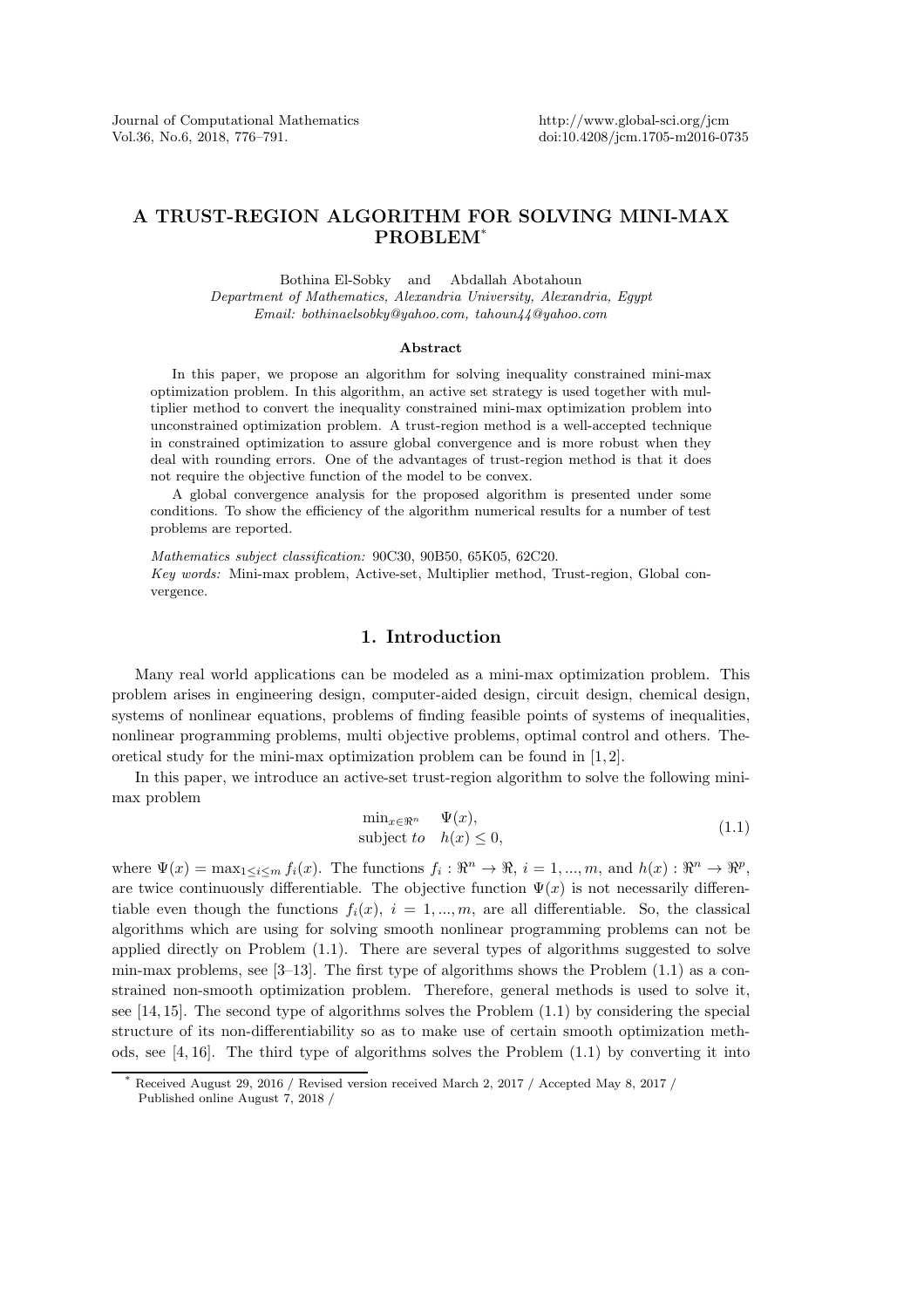an equivalent smooth inequality constrained optimization problem by inserting a new variable  $z \in \Re$ .

$$
\begin{array}{ll}\n\min_{(x^T, z)} & z\\ \nsubject\ to & h(x) \le 0, \\ \nf_i(x) - z \le 0, \quad i = 1, \dots, m.\n\end{array}
$$

It is obviously implies that solving the finite min-max inequality constrained Problem (1.1) is equivalent to solve the above problem, see  $[1, 2]$ . In this paper, the proposed approach belongs to the third type.

The above problem can be summarized as follows

$$
\min_{\tilde{x}} \qquad F(\tilde{x})subject to \quad G(\tilde{x}) \le 0,
$$
\n(1.2)

where  $\tilde{x}$  represent the vector  $(x^T, z) \in \mathbb{R}^{n+1}$ ,  $F(\tilde{x}) = z$ , and  $G(\tilde{x}) \in \mathbb{R}^{m+p}$  is a vector whose elements are  $(h(x), f_i(x) - z)^T$ ,  $i = 1, ..., m$ .

The Lagrangian function associated with Problem (1.2) is the function

$$
\ell(\tilde{x}, \lambda) = F(\tilde{x}) + \lambda^T G(\tilde{x}), \qquad (1.3)
$$

where  $\lambda \in \mathbb{R}^{m+p}$  is the Lagrange multiplier vector associated with inequality constraints  $G(\tilde{x})$ . Let  $J(\tilde{x})$  be the set of indices of violated or binding inequality constraints at a point x. i.e.,  $J(\tilde{x}) = \{j : G_j(\tilde{x}) \geq 0\}$ . If the vectors in the set  $\{\nabla G_j(\tilde{x}), j \in J(\tilde{x}_*)\}$  are linearly independent, then the point  $\tilde{x}_*$  is called a regular point for Problem (1.2).

The first-order necessary conditions for the regular point  $\tilde{x}_*$  to be a local minimizer of Problem (1.2) are the existence of the multiplier vector  $\lambda_* \in \mathbb{R}^{m+p}$  such that  $(\tilde{x}_*, \lambda_*)$  satisfies

$$
\nabla_{\tilde{x}} F(\tilde{x}_*) + \nabla_{\tilde{x}} G(\tilde{x}_*) \lambda_* = 0, \qquad (1.4)
$$

$$
G(\tilde{x}_*) \le 0,\tag{1.5}
$$

$$
(\lambda_*)_i G_i(x_*) = 0, \qquad i = 1, ..., m + p,
$$
\n(1.6)

$$
(\lambda_*)_i \ge 0, \qquad i = 1, ..., m + p. \tag{1.7}
$$

Conditions (1.4)-(1.7) are also known as the Karush-Kuhn-Tucker conditions or the KKT conditions. A point  $(\tilde{x}_*, \lambda_*)$  that satisfies the KKT conditions is called a KKT point. For more details, see [17].

In this paper an active set strategy is used together with a multiplier method to convert Problem (1.2) into unconstrained optimization problem. The general idea behind the activeset strategy is to identify at every iteration, the active inequality constraints and treat them as equalities. This allows the use of the well-developed techniques for solving the equality constrained optimization problems. Many authors have proposed active-set algorithms for solving general nonlinear programming problems, see, e.g., [18–21].

Following the active set strategy in [18], we define a 0-1 diagonal indicator matrix  $D(x) \in$  $\Re^{m+p\times m+p}$ , whose diagonal entries are

$$
d_i(\tilde{x}) = \begin{cases} 1 & \text{if } G_i(\tilde{x}) \ge 0, \\ 0 & \text{if } G_i(\tilde{x}) < 0. \end{cases}
$$
 (1.8)

Using the above matrix, Problem (1.2) is converted to the following problem

$$
\begin{aligned}\n\min \qquad & F(\tilde{x}), \\
\text{subject to} \quad & G(\tilde{x})^T D(\tilde{x}) G(\tilde{x}) = 0.\n\end{aligned}
$$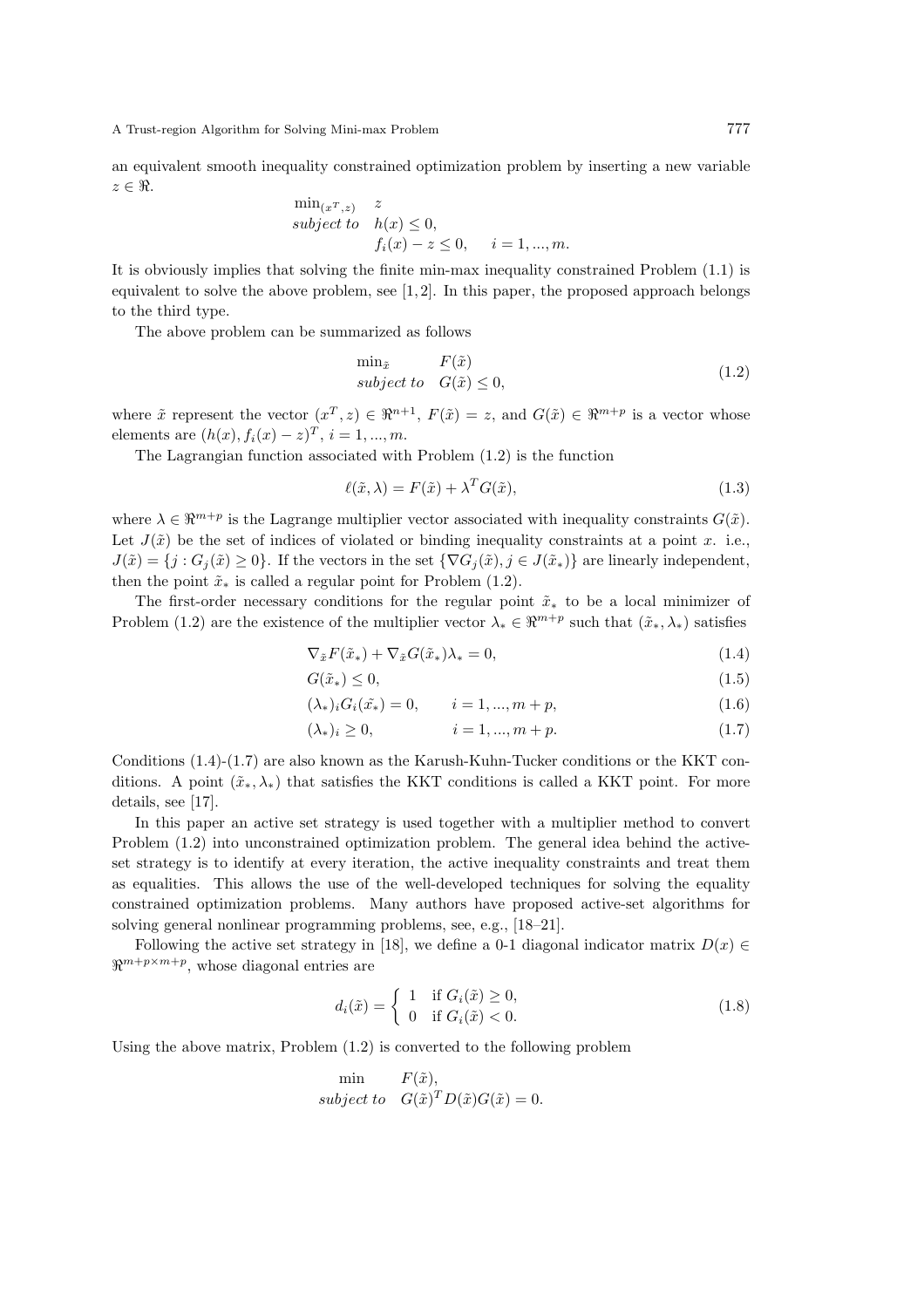In this algorithm, the multiplier method is used to replace the above equality constrained optimization problem to the following unconstrained optimization problem and at the same time the penalty parameter needs not to go to infinity,

$$
\min \qquad \ell(\tilde{x}, \lambda) + \frac{\rho}{2} \|D(\tilde{x})G(\tilde{x})\|_2^2, subject to \quad \tilde{x} \in \mathbb{R}^{n+1},
$$
\n(1.9)

where  $\rho$  is positive parameter. For more details about the multiplier methods see [22].

The first-order necessary condition for the point  $\tilde{x}_*$  to be a local minimizer of Problem (1.9) is the existence of the multiplier vector  $\lambda_* \in \mathbb{R}^{m+p}$  such that  $(\tilde{x}_*, \lambda_*)$  satisfies

$$
\nabla_{\tilde{x}} \ell(\tilde{x}_*, \lambda_*) + \rho \nabla G(\tilde{x}_*) D(\tilde{x}_*) G(\tilde{x}_*) = 0,
$$
\n(1.10)

where  $\nabla_{\tilde{x}} \ell(\tilde{x}_*, \lambda_*) = \nabla F(\tilde{x}_*) + \nabla G(\tilde{x}_*) \lambda_*$ .

We note that if the point  $(\tilde{x}_*, \lambda_*)$  satisfies the KKT conditions of Problem (1.1), then it also satisfies the first-order necessary optimal conditions of Problem (1.9) but the converse is not necessarily true. We design our algorithm in such a way that, if the point  $(\tilde{x}_*, \lambda_*)$  satisfies the first-order necessary optimal condition of Problem (1.9), then it also satisfies the first-order necessary optimal conditions of Problem (1.1).

As we know a trust-region method is a well-accepted technique in nonlinear optimization to assure global convergence and is more robust when they deal with rounding errors, so we used it in this paper. One of the advantages of trust-region method is that it does not require the objective function of the model to be convex. However, in traditional trust-region method, after solving a trust-region subproblem, we need to use some criterion to check if the trial step is acceptable. If not, the subproblem must be resolved with a reduced trust-region radius. For more details see [20, 23–28].

In this paper, a global convergence theory for the proposed algorithm is introduced under some assumptions.

Subscripted functions denote function values at particular points; for example,  $G_k = G(\tilde{x}_k)$ ,  $\nabla G_k = \nabla G(\tilde{x}_k)$ ,  $D_k = D(\tilde{x}_k)$ ,  $\ell_k = \ell(\tilde{x}_k, \lambda_k)$ ,  $\nabla_{\tilde{x}} \ell_k = \nabla_{\tilde{x}} \ell(\tilde{x}_k, \lambda_k)$ , and so on. Finally, all norms are  $l_2$ -norms.

The rest of this section introduces some notations. In Section 2, we present an outline of the proposed trust-region algorithm. Section 3 is devoted to analysis of the global convergence of the proposed algorithm. Section 4 contains implementation of the proposed algorithm and the results of test problems. Section 5 contains concluding remarks.

## 2. Algorithm Outline

This section is devoted to presenting the detailed description of the proposed trust-region algorithm for solving Problem (1.1).

### 2.1. Compute a step  $s_k$

In this section, a trial step  $s_k$  is evaluated by solving the following trust-region subproblem  $(2.1).$ 

$$
\min_{\text{subject to}} \quad q_k(s_k) = \ell_k + \nabla_{\tilde{x}} \ell_k^T s + \frac{1}{2} s^T H_k s + \frac{\rho_k}{2} ||D_k(G_k + \nabla G_k^T s)||^2 \text{(2.1)}
$$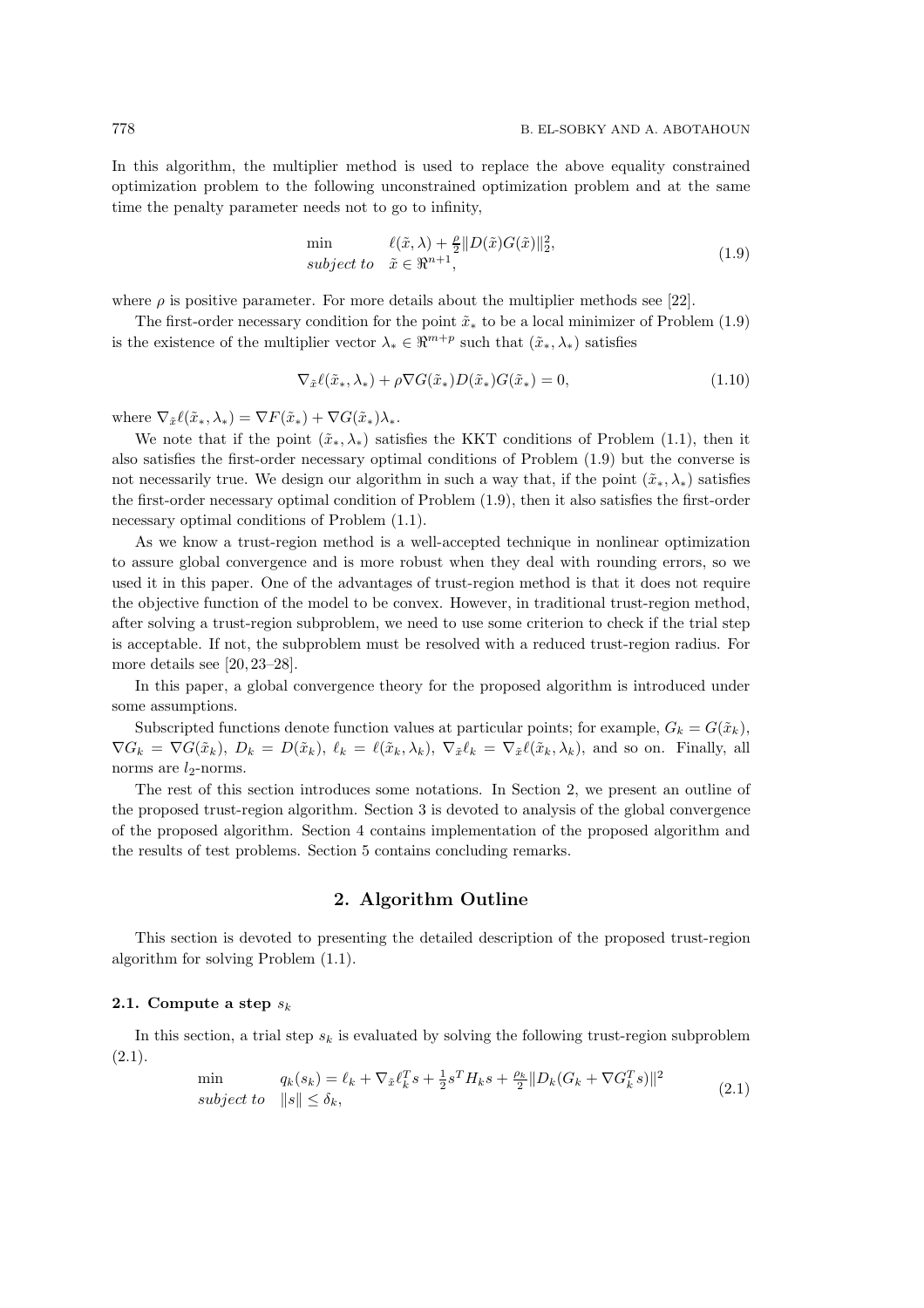where  $H_k$  is the Hessian of the Lagrangian function (1.3) or an approximation to it and  $\delta_k > 0$ is a trust-region radius. We represent the quadratic form of the objective function of Problem  $(1.9)$  by  $q_k(s_k)$ . For complete survey see [29, 30].

It is not necessary to obtain a very accurate approximation to the solution of the subproblem (2.1). Instead any approximation to the solution of the subproblem (2.1) can be used as long as the predicted decrease obtained by the step  $s_k$  is greater than or equal to a fraction of the predicted decrease obtained by the Cauchy step  $s_k^{cp}$ . This means that the following condition must be achieved

$$
q_k(0) - q_k(s_k) \ge \varphi[q_k(0) - q_k(s_k^{cp})],
$$
\n(2.2)

for some  $\varphi \in (0, 1]$ . The Cauchy step  $s_k^{cp}$  is defined as

$$
s_k^{cp} = -\alpha_k^{cp} (\nabla_{\tilde{x}} \ell_k + \rho_k \nabla G_k D_k G_k), \qquad (2.3)
$$

where  $\alpha_k^{cp}$  is given by

$$
\alpha_k^{cp} = \begin{cases}\n\frac{\|\nabla_{\tilde{x}} \ell_k + \rho_k \nabla G_k D_k G_k\|^2}{(\nabla_{\tilde{x}} \ell_k + \rho_k \nabla G_k D_k G_k)^T B_k (\nabla_{\tilde{x}} \ell_k + \rho_k \nabla G_k D_k G_k)} \\
\text{if } \frac{\|\nabla_{\tilde{x}} \ell_k + \rho_k \nabla G_k D_k G_k\|^3}{(\nabla_{\tilde{x}} \ell_k + \rho_k \nabla G_k D_k G_k)^T B_k (\nabla_{\tilde{x}} \ell_k + \rho_k \nabla G_k D_k G_k)} \leq \delta_k \\
\text{and } (\nabla_{\tilde{x}} \ell_k + \rho_k \nabla G_k D_k G_k)^T B_k (\nabla_{\tilde{x}} \ell_k + \rho_k \nabla G_k D_k G_k) > 0, \\
\frac{\delta_k}{\|\nabla_{\tilde{x}} \ell_k + \rho_k \nabla G_k D_k G_k\|} & \text{Otherwise,} \\
\end{cases}
$$

and  $B_k = H_k + \nabla G_k D_k \nabla G_k^T$ .

Therefore, we use a generalized dogleg algorithm introduced by [31] to compute  $s_k$ .

## 2.2. Testing  $s_k$  and Updating  $\delta_k$

Once  $s_k$  is evaluated, it needs to be tested to determine whether it will be accepted. To do that, a merit function is needed. We use the following augmented Lagrangian function as a merit function

$$
\Phi(\tilde{x}, \lambda; \rho) = \ell(\tilde{x}, \lambda) + \frac{\rho}{2} \|D(\tilde{x})G(\tilde{x})\|^2.
$$
\n(2.4)

To test the step, we need to estimate the Lagrange multiplier  $\lambda_{k+1}$ . Our way of estimating  $\lambda_{k+1}$ is presented in Step 5 of Algorithm (2.1) below. To test whether the point  $(\tilde{x}_k + s_k, \lambda_{k+1})$  will be taken as a next iterate, an actual reduction and predicted reduction in the merit function must be defined.

The actual reduction in the merit function in moving from  $(\tilde{x}_k, \lambda_k)$  to  $(\tilde{x}_k + s_k, \lambda_{k+1})$  is defined as

$$
Ared_k = \Phi(\tilde{x}_k, \lambda_k; \rho_k) - \Phi(\tilde{x}_k + s_k, \lambda_{k+1}; \rho_k).
$$

Note that  $Ared_k$  can be written as

$$
Ared_k = \ell(\tilde{x}_k, \lambda_k) - \ell(\tilde{x}_{k+1}, \lambda_k) - \Delta \lambda_k^T G_{k+1} + \frac{\rho_k}{2} [G_k^T D_k G_k - G_{k+1}^T D_{k+1} G_{k+1}], \tag{2.5}
$$

where  $\Delta \lambda_k = (\lambda_{k+1} - \lambda_k)$ .

The predicted reduction in the merit function is defined as

$$
Pred_k = -\nabla_{\tilde{x}} \ell(\tilde{x}_k, \lambda_k)^T s_k - \frac{1}{2} s_k^T H_k s_k - \Delta \lambda_k^T (G_k + \nabla G_k^T s_k) + \frac{\rho_k}{2} [\|D_k G_k\|^2 - \|D_k (G_k + \nabla G_k^T s_k)\|^2].
$$
\n(2.6)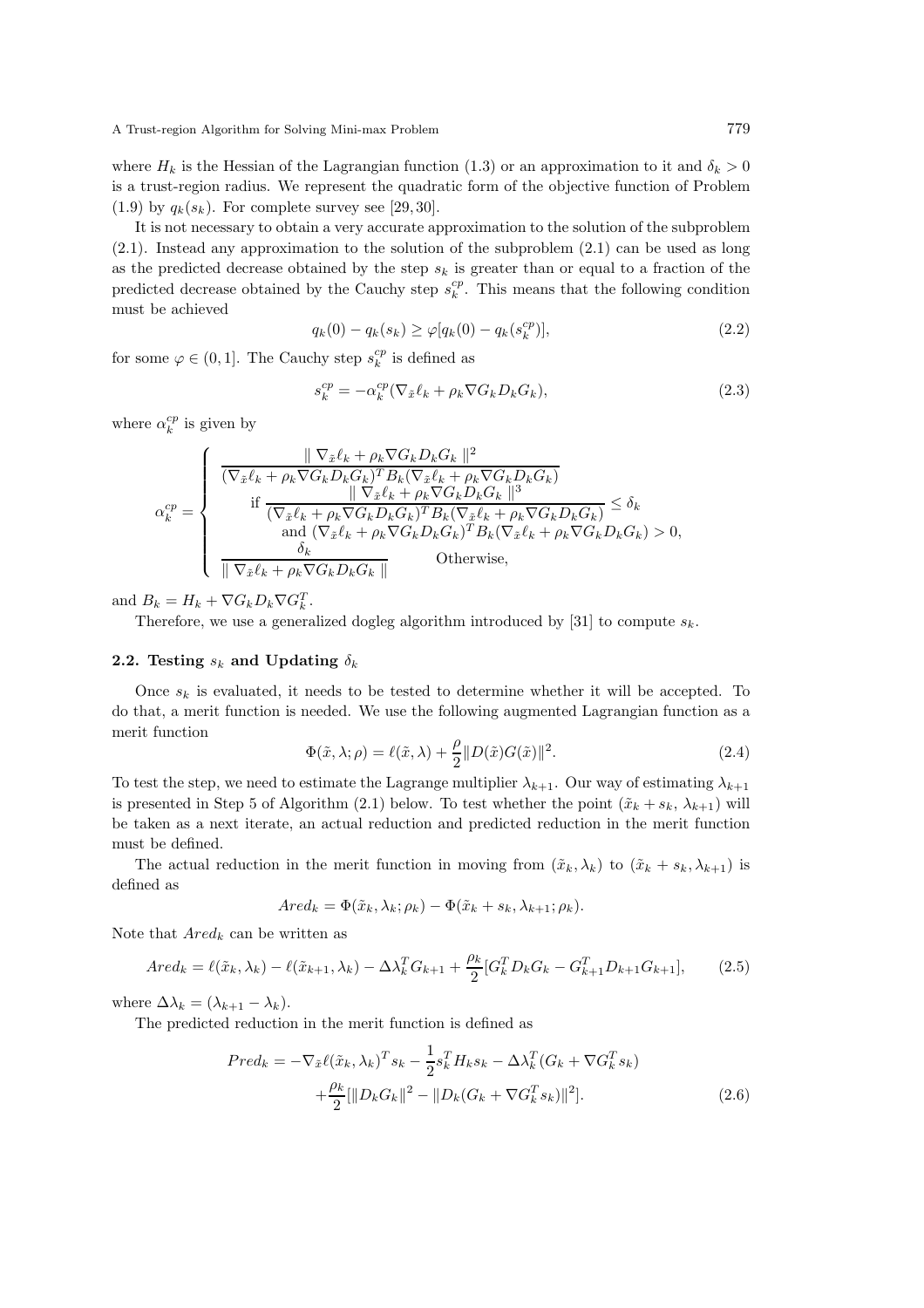After evaluating  $s_k$  and estimating  $\lambda_{k+1}$ , the step is tested to know whether it is accepted by comparing  $Pred_k$  against  $Ared_k$ . It is presented in Step 6 of Algorithm (2.1) below.

After accepting the step, we update the parameter  $\rho_k$  by using a scheme suggested by [32]. Our way of updating  $\rho_k$  is presented in Step 7 of Algorithm (2.1) below.

Finally, the algorithm is terminated when either  $\|\nabla_{\tilde{x}}\ell_k\| + \|\nabla G_kD_kG_k\| \leq \varepsilon_1$ , or  $\|s_k\| \leq \varepsilon_2$ for some  $\varepsilon_1, \varepsilon_2 > 0$ .

#### 2.3. The main algorithm

Master steps of our method is presented in the following algorithm.

Algorithm 2.1. *(The trust-region algorithm)* Step 0. *(Initialization) Given*  $\tilde{x}_0 \in \mathbb{R}^{n+1}$ *. Compute*  $D_0$ *. Evaluate*  $\lambda_0$ *. Set*  $\rho_0 = 1$ *. Choose*  $\varepsilon_1$ *,*  $\varepsilon_2$ *,*  $\alpha_1$ *,*  $\alpha_2$ *,*  $\eta_1$ *, and*  $\eta_2$  *such that*  $\varepsilon_1 > 0$ *,*  $\varepsilon_2 > 0$ *,*  $0 < \alpha_1 < 1 < \alpha_2$ *, and*  $0 < \eta_1 < \eta_2 < 1$ *. Choose*  $\delta_{\min}$ ,  $\delta_{\max}$ , and  $\delta_0$  *such that*  $\delta_{\min} \leq \delta_0 \leq \delta_{\max}$ . Set  $k = 0$ . **Step 1.** If  $\|\nabla_{\tilde{x}} \ell_k\| + \|\nabla G_k D_k G_k\| \leq \varepsilon_1$ , then stop. **Step 2.** *a*)Compute the step  $s_k$  by solving subproblem (2.1). *b) Set*  $\tilde{x}_{k+1} = \tilde{x}_k + s_k$ . **Step 3.** If  $||s_k|| \leq \varepsilon_2$ , then stop. **Step 4.** Compute  $D_{k+1}$  given by (1.8). **Step 5.** Compute  $\lambda_{k+1}$  by solving min  $\|\nabla F_{k+1} + \nabla G_{k+1}\lambda\|^2$ subject to  $\lambda \geq 0$ , (2.7) **Step 6.** If  $\text{Ared}_k < \eta_1 \text{Pred}_k$ . *Set*  $\delta_k = \alpha_1 ||s_k||$  *and go to step 2. Else, if*  $\eta_1 Pred_k \leq Ared_k < \eta_2 Pred_k$ . *Then accept the step:*  $\tilde{x}_{k+1} = \tilde{x}_k + s_k$ . *Set*  $\delta_{k+1} = \max(\delta_k, \delta_{\min}).$ *Else, accept the step:*  $\tilde{x}_{k+1} = \tilde{x}_k + s_k$ . *Set*  $\delta_{k+1} = \min\{\delta_{\max}, \max\{\delta_{\min}, \alpha_2 \delta_k\}\}.$ *End if. Step 7. <i>Set*  $\rho_{k+1} = \rho_k$ *. If* 1  $\frac{1}{2}(q_k(0) - q_k(s_k)) - \Delta \lambda_k^T (G_k + \nabla G_k^T s_k) < \sigma \|\nabla G_k D_k G_k\| \min\{\|\nabla G_k D_k G_k\|, \delta_k\},$  (2.8) *then set*  $\rho_{k+1} = 2\rho_k$ *. End if.* **Step 8.** *Set*  $k = k + 1$  *and go to Step 1.*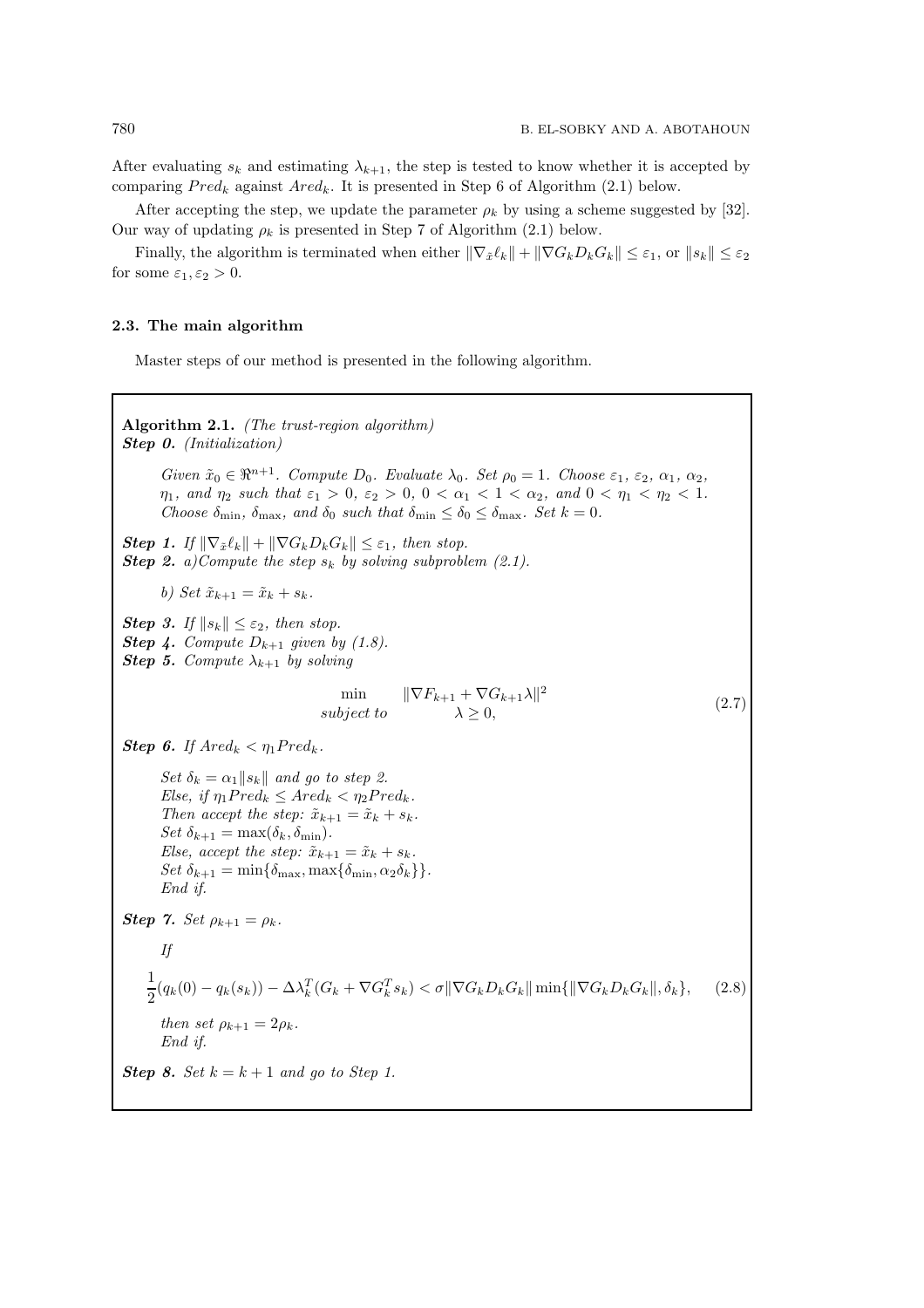In the following section, we present a global convergence theory for the proposed trust-region algorithm.

## 3. Global Convergence Analysis

Let  $\{(\tilde{x}_k, \lambda_k)\}\$  be the sequence of points generated by Algorithm (2.1) and let  $\Omega$  be a convex subset of  $\mathbb{R}^{n+1}$  that contains all iterates  $\tilde{x}_k$  and  $\tilde{x}_k+s_k$ . On the set  $\Omega$ , the following assumptions under which our global convergence theory is proved are imposed.

#### Assumptions:

- $A_1$ . The functions  $f_i(x)$ ,  $i = 1, 2, ..., m$  and  $h(x)$  are twice continuously differentiable for all  $x \in \Omega$ .
- A<sub>2</sub>. All of  $f_i(x)$ ,  $\nabla f_i(x)$ ,  $\nabla^2 f_i(x)$ ,  $h(x)$ ,  $\nabla h(x)$  for  $i = 1, 2, ..., m$ , are uniformly bounded in  $\Omega$ .
- $A_3$ . The sequence  $\{\lambda_k\}$  is bounded.
- $A_4$ . The sequence of Hessian matrices  $\{H_k\}$  is bounded.

In the above assumptions, we do not presume  $\nabla G_i(\tilde{x}), i = \{1, ..., m + p\}$  has inverse for all  $\tilde{x} \in \Omega$ . So, we may have other kinds of stationary points. They are presented in the following three definitions.

**Definition 3.1 (Fritz John Point).** *A point*  $\tilde{x}_*$  *is called a Fritz John point if there exist*  $\gamma_*$ *and* λ<sup>∗</sup> *not all zeros, such that*

$$
\gamma_* \nabla F(\tilde{x}_*) + \nabla G(\tilde{x}_*) \lambda_* = 0,
$$
  
\n
$$
D_* G(\tilde{x}_*) = 0,
$$
  
\n
$$
(\lambda_*)_i G_i(\tilde{x}_*) = 0, \qquad i = 1, ..., m + p,
$$
  
\n
$$
\gamma_*, \ (\lambda_*)_i \ge 0, \qquad i = 1, ..., m + p.
$$

The above conditions are called Fritz John conditions, see [33].

If  $\gamma_* \neq 0$ , then the Fritz John conditions correspond with the KKT conditions (1.4)-(1.7) and the point  $(\tilde{x}_{*}, \frac{\lambda_{*}}{\gamma_{*}})$  is called a KKT point.

Definition 3.2 (Infeasible Fritz John Point). *A point*  $\tilde{x}_∗$  *is called an infeasible Fritz John point if there exist* γ<sup>∗</sup> *and* λ∗*, not all zeros, such that*

$$
\gamma_* \nabla F(\tilde{x}_*) + \nabla G(\tilde{x}_*) \lambda_* = 0,
$$
  
\n
$$
\nabla G(\tilde{x}_*) D(\tilde{x}_*) G(\tilde{x}_*) = 0 \quad but \quad ||D(\tilde{x}_*) G(\tilde{x}_*)|| > 0,
$$
  
\n
$$
(\lambda_*)_i G_i(\tilde{x}_*) \ge 0, \qquad i = 1, ..., m + p,
$$
  
\n
$$
\gamma_*, \quad (\lambda_*)_i \ge 0, \qquad i = 1, ..., m + p.
$$

The above conditions are called the infeasible Fritz John conditions, see [33].

If  $\gamma_* \neq 0$ , then the point  $(\tilde{x}_*, \frac{\lambda_*}{\gamma_*})$  is called an infeasible KKT point and the infeasible Fritz John conditions are called the infeasible KKT conditions.

Definition 3.3 (Infeasible Mayer-Bliss Point). *A point*  $\tilde{x}_∗$  *is called an infeasible Mayer-Bliss if*

$$
\nabla G(\tilde{x}_*) D(\tilde{x}_*) G(\tilde{x}_*) = 0,
$$
  

$$
||D(\tilde{x}_*) G(\tilde{x}_*)|| > 0.
$$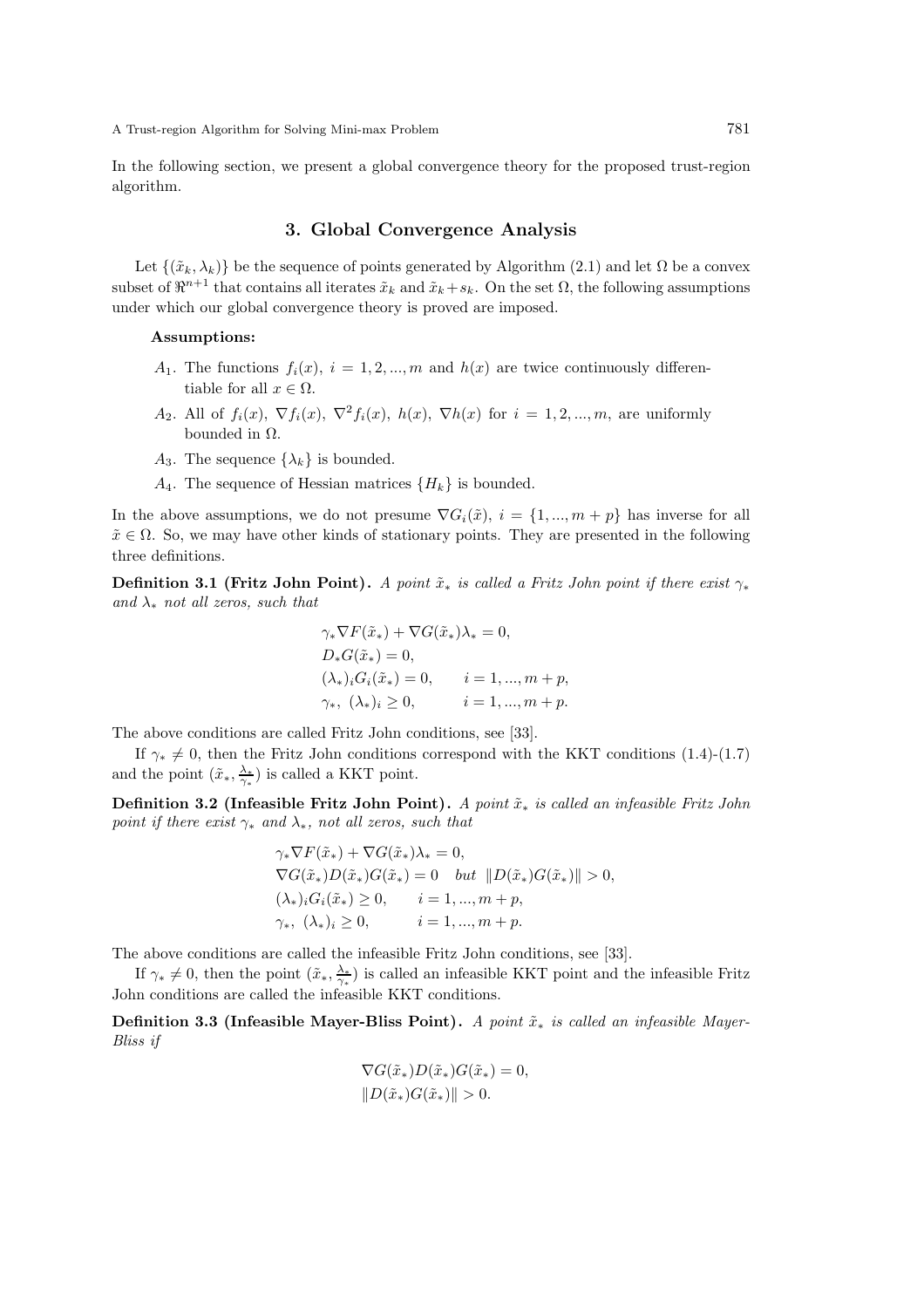The above conditions are called the infeasible Mayer-Bliss conditions, see [34].

The conditions stated in Definitions  $(3.1)-(3.3)$  are called stationary conditions of problem

(1.1) and the point that satisfies any of these stationary conditions is called a stationary point. The following three lemmas provide conditions equivalent to the conditions given in Definitions (3.1)-(3.3).

**Lemma 3.1.** Suppose that assumptions  $A_1$ - $A_4$  hold. A subsequence  $\{\tilde{x}_{k_i}\}\$  of the iteration se*quence asymptotically satisfies the infeasible Fritz John conditions if it satisfies:*

1) 
$$
\lim_{k_i \to \infty} ||D_{k_i} G(\tilde{x}_{k_i})|| > 0;
$$
  
2) 
$$
\lim_{k_i \to \infty} (\nabla G(\tilde{x}_{k_i}) D_{k_i} G(\tilde{x}_{k_i}) = 0.
$$

*Proof.* See Lemma 4.1 of [20].

**Lemma 3.2.** Suppose that assumptions  $A_1$ - $A_4$  hold. A subsequence  $\{\tilde{x}_k\}$  of the iteration se*quence asymptotically satisfies the feasible Fritz John's conditions if it satisfies:*

1) For all 
$$
k_i
$$
,  $||D_{k_i}G_{k_i}|| > 0$  and  $\lim_{k_i \to \infty} D_{k_i}G_{k_i} = 0$ ;  
\n2) For  $k_i \to \infty$ ,  $\lim_{k_i \to \infty} \left\{ \min_{s \in \mathbb{R}^{n+1}} \frac{||D_{k_i}(G_{k_i} + \nabla G_{k_i}^T s)||^2}{||D_{k_i}G_{k_i}||^2} \right\} = 1$ .

*Proof.* See Lemma 4.2 of [20].

**Lemma 3.3.** Suppose that assumptions  $A_1$ - $A_4$  hold. A subsequence  $\{\tilde{x}_k\}$  of the iteration se*quence asymptotically satisfies the infeasible Mayer-Bliss conditions if it satisfies:*

1) 
$$
\lim_{k_i \to \infty} ||D_{k_i} G_{k_i}|| > 0;
$$
  
\n2)  $\lim_{k_i \to \infty} \left\{ \min_{s \in \mathbb{R}^{n+1}} ||D_{k_i} (G_{k_i} + \nabla G_{k_i}^T s)||^2 \right\} = \lim_{k_i \to \infty} ||D_{k_i} G_{k_i}||^2.$   
\n*Proof.* See Lemma 4.3 of [20].

**Lemma 3.4.** *Assume*  $A_1$  *and*  $A_2$ *. Then*  $D(\tilde{x})G(\tilde{x})$  *is Lipschitz continuous in*  $\Omega$ *.* 

*Proof.* See Lemma 4.1 of [18].

From the above lemma, we conclude that  $G(\tilde{x})^T D(\tilde{x}) G(\tilde{x})$  is differentiable and  $\nabla G(\tilde{x}) D(\tilde{x})$  $G(\tilde{x})$  is Lipschitz continuous in  $\Omega$ .

**Lemma 3.5.** At any iteration k, let  $V(x_k) \in \mathbb{R}^{m+p \times m+p}$  be a diagonal matrix whose diagonal *entries are*

$$
(v_k)_i = \begin{cases} 1 & \text{if } (G_k)_i < 0 \text{ and } (G_{k+1})_i \ge 0, \\ -1 & \text{if } (G_k)_i \ge 0 \text{ and } (G_{k+1})_i < 0, \\ 0 & \text{otherwise,} \end{cases}
$$
(3.1)

*where*  $i = 1, ..., m + p$ *. Then* 

$$
D_{k+1} = D_k + V_k. \t\t(3.2)
$$

*Proof.* See Lemma 5.1 of [19].

**Lemma 3.6.** Assume  $A_1$  and  $A_2$ . At any iteration k, there exists a positive constant  $K_1$ *independent of* k*, such that*

$$
||V_k G_k|| \le K_1 ||s_k||,\tag{3.3}
$$

where  $V_k \in \mathbb{R}^{m+p \times m+p}$  is the diagonal matrix whose diagonal entries are defined in (3.1).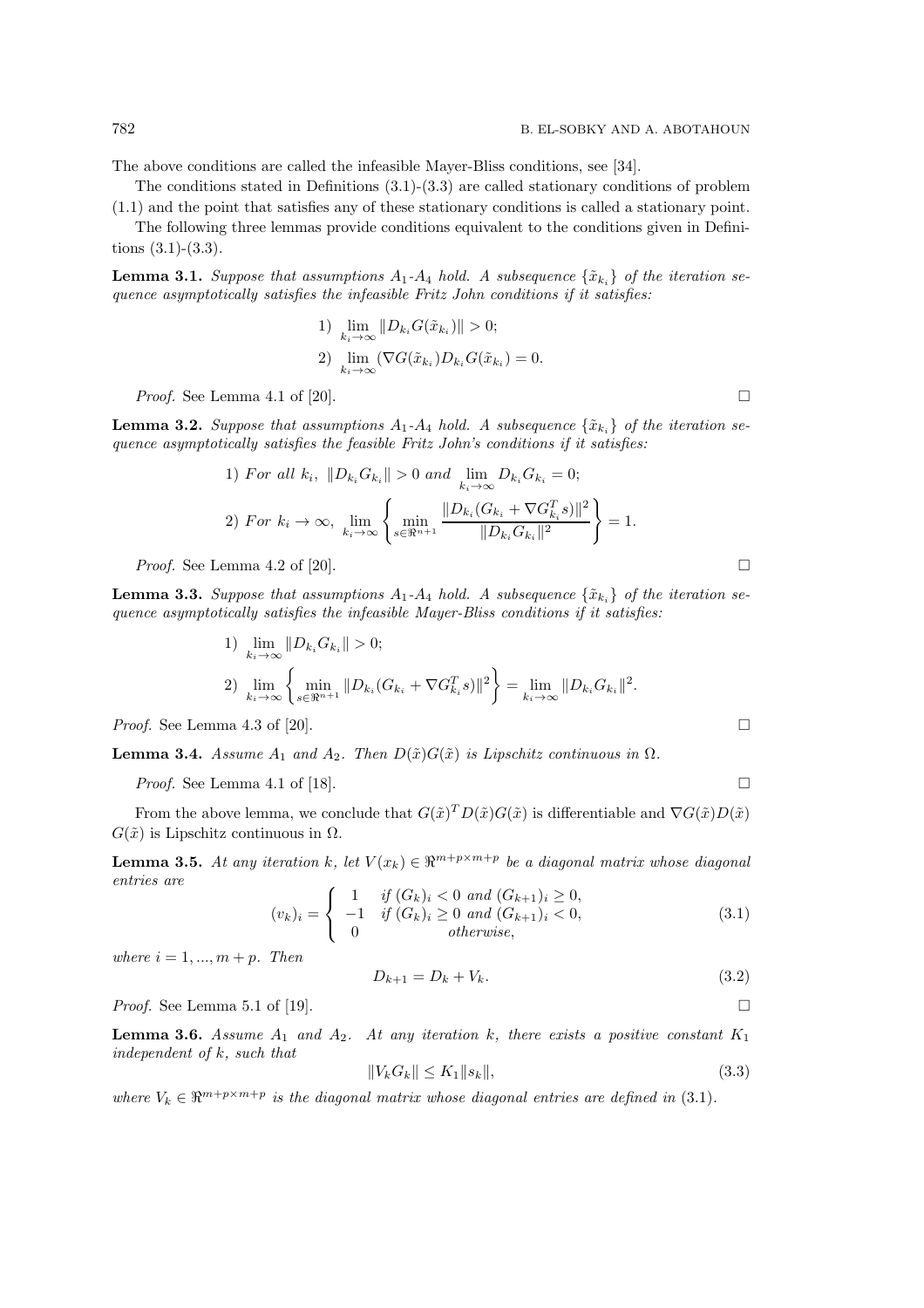A Trust-region Algorithm for Solving Mini-max Problem 783

*Proof.* See Lemma 5.2 of [19].

The following lemma gives upper bound on the difference between the actual reduction and the predicted reduction.

**Lemma 3.7.** Suppose that assumptions  $A_1$ - $A_4$  hold, then there exists a constant  $K_2 > 0$  that *does not depend on* k*, such that*

$$
|\text{Ared}_k - \text{Pred}_k| \le K_2 \rho_k \|s_k\|^2. \tag{3.4}
$$

*Proof.* From  $(2.5)$  and  $(3.2)$ , we have

$$
Ared_k = \ell(\tilde{x}_k, \lambda_k) - \ell(\tilde{x}_{k+1}, \lambda_k) - \Delta \lambda_k^T G_{k+1} + \frac{\rho_k}{2} [G_k^T D_k G_k - G_{k+1}^T (D_k + V_k) G_{k+1}].
$$

From the above equation, (2.6), and using Cauchy-Schwarz inequality, we have

$$
|\text{Ared}_k - \text{Pred}_k|
$$
  
\n
$$
\leq |\ell(\tilde{x}_k, \lambda_k) + \nabla \ell(\tilde{x}_k, \lambda_k)^T s_k + \frac{1}{2} s_k^T H_k s_k - \ell(\tilde{x}_{k+1}, \lambda_k) + |\Delta \lambda_k^T [ (G_k + \nabla G_k^T s_k) - G_{k+1} ] |
$$
  
\n
$$
+ \frac{\rho_k}{2} | (G_k + \nabla G_k^T s_k)^T D_k (G_k + \nabla G_k^T s_k) - G_{k+1}^T (D_k + V_k) G_{k+1} |.
$$

Hence,

1

$$
|Ared_k - Pred_k|
$$
  
\n
$$
\leq |\frac{1}{2}s_k^T (H_k - \nabla^2 \ell(\tilde{x}_k + \xi_1 s_k, \lambda_k))s_k| + |\Delta \lambda_k^T (\nabla G_k - \nabla G(\tilde{x}_k + \xi_2 s_k))^T s_k|
$$
  
\n
$$
+ \rho_k | [(\nabla G_k - \nabla G(\tilde{x}_k + \xi_2 s_k))D_k G_k]^T s_k| + \frac{\rho_k}{2} | s_k^T \nabla G(\tilde{x}_k + \xi_2 s_k)D_k \nabla G(\tilde{x}_k + \xi_2 s_k)^T s_k|
$$
  
\n
$$
+ \frac{\rho_k}{2} | s_k^T \nabla^2 G(\tilde{x}_k + \xi_2 s_k) V_k G(\tilde{x}_k + \xi_2 s_k) s_k | + \rho_k | (\nabla G(\tilde{x}_k + \xi_2 s_k) V_k G_k)^T s_k| + \frac{\rho_k}{2} | G_k^T V_k G_k |,
$$

for some  $\xi_1$  and  $\xi_2 \in (0,1)$ . Using the assumptions  $A_1 - A_4$ , and Inequality (3.3), the proof follows.  $\Box$ 

**Lemma 3.8.** Suppose that assumptions  $A_1$ - $A_4$  hold. Then for all  $k > \overline{k}$ , there exists a positive *constant* K<sup>3</sup> *independent of the iterates such that,*

$$
q_k(0) - q_k(s_k)
$$
  
\n
$$
\geq K_3 \|\nabla_{\tilde{x}} \ell(\tilde{x}_k, \lambda_k) + \rho_k \nabla G_k D_k G_k \|\min\left\{\delta_k, \frac{\|\nabla \ell(\tilde{x}_k, \lambda_k) + \rho_k \nabla G_k D_k G_k\|}{\|B_k\|}\right\}.
$$
 (3.5)

*Proof.* Using (2.2) and (2.3), the proof is similar to the proof of Lemma (6.2) of [19] for another algorithm.  $\hfill \square$ 

From the way of updating the positive parameter  $\rho_k$ , we have

$$
\frac{1}{2}(q_k(0) - q_k(s_k)) - \Delta \lambda_k^T (G_k + \nabla G_k^T s_k) < \sigma \|\nabla G_k D_k G_k\| \min\{\|\nabla G_k D_k G_k\|, \delta_k\},\tag{3.6}
$$

only when there exists an infinite subsequence of indices  $\{k_i\}$  indexing iterates of acceptable steps that satisfy, for all  $k \in \{k_i\}$  the sequence  $\{\rho_k\}$  is unbounded.

The following two lemmas show that if  $\rho_k \to \infty$ , as  $k \to \infty$ , then a subsequence of the iteration sequence generated by Algorithm (2.1) satisfies Fritz John conditions or infeasible Mayer-Bliss conditions in the limit.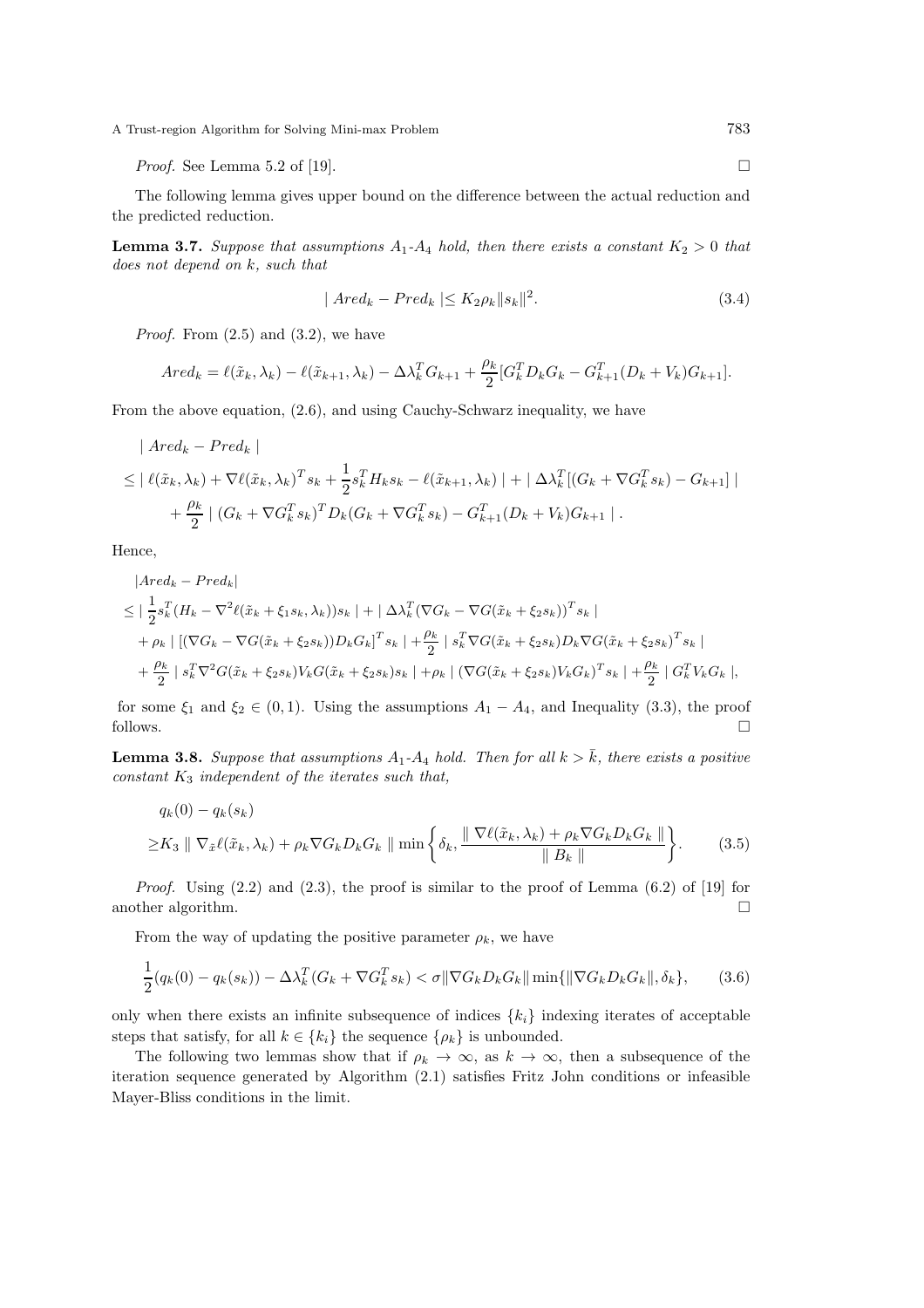**Lemma 3.9.** Suppose that assumptions  $A_1$ - $A_4$  hold. If  $\rho_k \to \infty$ , as  $k \to \infty$  and there exists *a subsequence*  $\{k_i\}$  *of indices indexing iterates that satisfy*  $\|D_kG_k\| \geq \epsilon_1 > 0$  *for all*  $k \in \{k_i\}$ *, then a subsequence of the iteration sequence indexed* {kj} *satisfies the infeasible Mayer-Bliss conditions in the limit.*

*Proof.* The proof is by contradiction. Suppose there exists no subsequence of the sequence of iterates that satisfies the infeasible Mayer-Bliss conditions in the limit. Using Lemma (3.3), then for all k we have,  $||D_k G_k||^2 - ||D_k(G_k + \nabla G_k^T s_k)||^2 \geq \varepsilon_1$  and from Definition (3.3), we have  $\|\nabla G_kD_kG_k\| \geq \varepsilon_2$  for some  $\varepsilon_2 > 0$ . Since  $\rho_k \to \infty$ , then there exists infinite number of acceptable iterates at which Inequality (3.6) holds. We consider two cases:

i) If  $||D_k G_k||^2 - ||D_k(G_k + \nabla G_k^T s_k)||^2 \geq \varepsilon_1$ , we have

$$
\rho_k \{ \| D_k G_k \|^2 - \| D_k (G_k + \nabla G_k^T s_k) \|^2 \} \ge \rho_k \varepsilon_1 \to \infty. \tag{3.7}
$$

Since

$$
\frac{1}{2}(q_k(0) - q_k(s_k)) - \Delta \lambda_k^T (G_k + \nabla G_k^T s_k)
$$
\n
$$
= -\frac{1}{2} \nabla_{\tilde{x}_k} \ell(\tilde{x}_k, \lambda_k)^T s_k - \frac{1}{4} s_k^T H_k s_k - \frac{1}{2} \Delta \lambda_k^T (G_k + \nabla G_k^T s_k)
$$
\n
$$
+ \frac{\rho_k}{4} {\| D_k G_k \|^2 - \| D_k (G_k + \nabla G_k^T s_k) \|^2 }.
$$

Using assumptions  $A_2$  - $A_4$ , and Inequality (3.7), we have  $\left[\frac{1}{2}(q_k(0) - q_k(s_k)) - \Delta \lambda_k^T(G_k +$  $\nabla G_k^T s_k$ ]  $\rightarrow \infty$ . Hence, the left hand side of Inequality (3.6) tends to infinity as  $k \rightarrow \infty$ , while the right hand side goes to zero. This gives a contradiction in this case.

ii) If  $||D_kG_k||^2 - ||D_k(G_k + \nabla G_k^T s_k)||^2 \leq -\varepsilon_1$ . Because  $\rho_k \to \infty$  as  $k \to \infty$ , we have

$$
\rho_k \{ \| D_k G_k \|^2 - \| D_k (G_k + \nabla G_k^T s_k) \|^2 \} \le -\rho_k \varepsilon_1 \to -\infty. \tag{3.8}
$$

Similar to the case (i), we have

$$
\left[\frac{1}{2}(q_k(0) - q_k(s_k)) - \Delta \lambda_k^T (G_k + \nabla G_k^T s_k)\right] \to -\infty.
$$

Since  $Pred_k = (q_k(0) - q_k(s_k)) - \Delta \lambda_k^T(G_k + \nabla G_k^T s_k)$ , we have  $Pred_k \to -\infty$ . This gives a contradiction with  $Pred_k > 0$ . These two contradictions prove the lemma.

The following lemma studies the case when  $\liminf_{k\to\infty}||D_kG_k|| = 0$  and  $\rho_k \to \infty$  as  $k \to \infty$ .

**Lemma 3.10.** *Suppose that assumptions*  $A_1$ - $A_4$  *hold.* If  $\rho_k \to \infty$ *, as*  $k \to \infty$ *, and there exists a subsequence*  $\{k_i\}$  *of iterates that satisfies*  $\|D_kG_k\| > 0$  *for all*  $k \in \{k_i\}$  *and*  $\lim_{k_i \to \infty} \|D_{k_i}G_{k_i}\| =$ 0*, then a subsequence of the sequence of iterates indexed* {kj} *satisfies Fritz John's conditions in the limit.*

*Proof.* Let the subsequence  $\{k_j\}$  be renamed to  $\{k\}$  to simplify the notations avoiding double indexes. The proof is by contradiction. Assume there exists no subsequence that satisfies Fritz John's conditions in the limit. Hence, using Lemma (3.2), there exists a constant  $\varepsilon_3$  such that for all  $k$  sufficiently large,

$$
\frac{|\|D_k G_k\|^2 - \|D_k (G_k + \nabla G_k^T s_k)\|^2|}{\|D_k G_k\|^2} \ge \varepsilon_3.
$$
\n(3.9)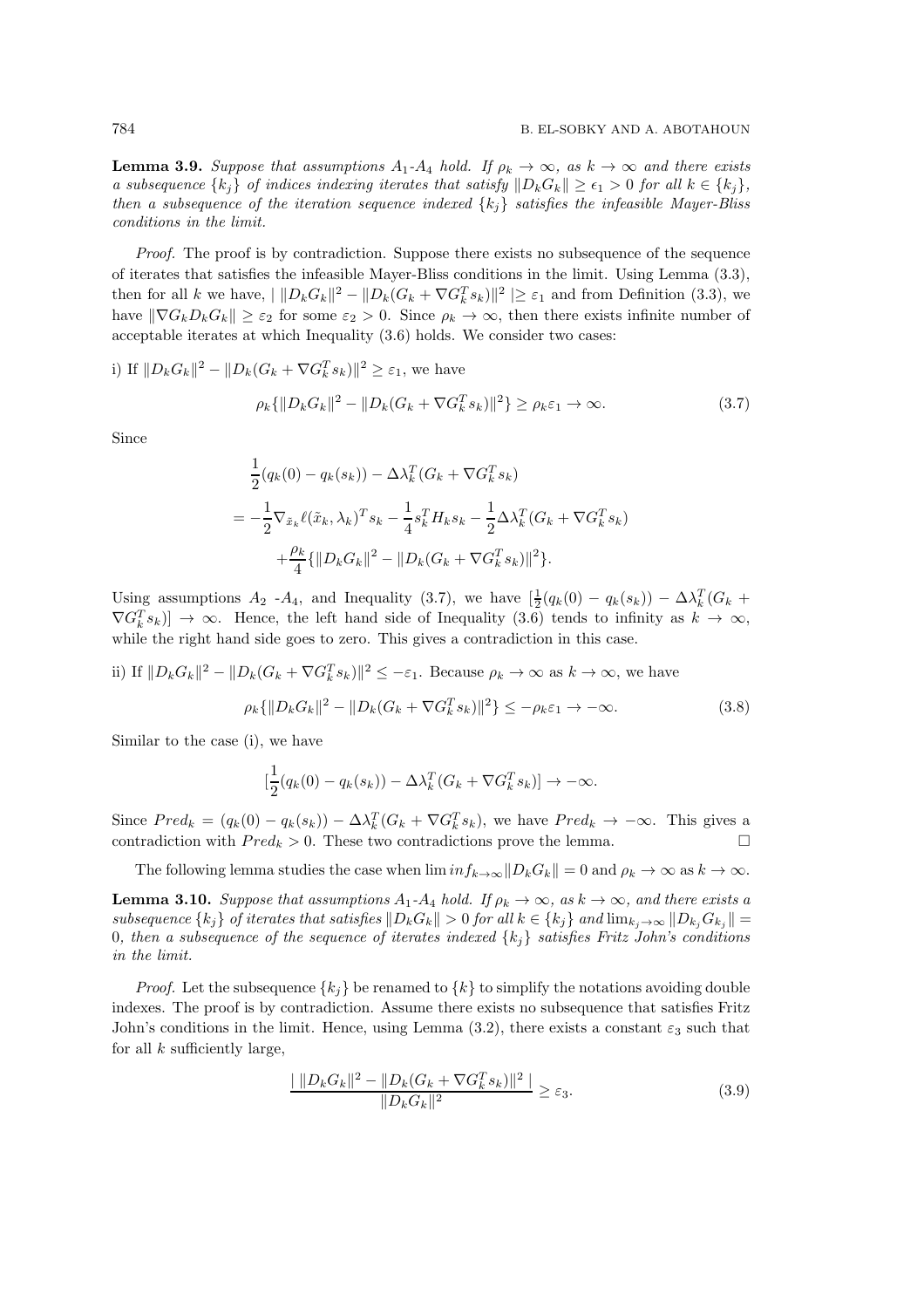### A Trust-region Algorithm for Solving Mini-max Problem 785

We consider three cases:

i) If  $\liminf_{k\to\infty} \frac{s_k}{\|D_k G_k\|} = 0$ , Inequality (3.9) gives contradiction. ii)If  $\limsup_{k\to\infty} \frac{s_k}{\|D_k G_k\|} = \infty$ . From the way of computing the trial steps, we have

$$
\nabla_{\tilde{x}_k} \ell(\tilde{x}_k, \lambda_k) + \rho_k \nabla G_k D_k G_k = -(B_k + \mu_k I)s_k, \tag{3.10}
$$

where  $\mu_k \geq 0$  is the Lagrange multiplier of the trust region constraint. Since  $B_k = H_k +$  $\rho_k \nabla G_k D_k \nabla G_k^T$  and using (3.10), then Inequality (3.5) can be written as follows

$$
q_k(0) - q_k(s_k)
$$
  
\n
$$
\geq K_3 \parallel \nabla_{\tilde{x}_k} \ell_k + \rho_k \nabla G_k D_k G_k \parallel \min \left\{ \delta_k, \frac{\parallel \left[ \frac{1}{\rho_k} H_k + (\nabla G_k D_k \nabla G_k^T + \frac{\mu_k}{\rho_k} I) \right] s_k \parallel}{\parallel \frac{1}{\rho_k} H_k + \nabla G_k D_k \nabla G_k^T \parallel} \right\}.
$$
 (3.11)

Because  $\rho_k \to \infty$ , as  $k \to \infty$ , there exists an infinite number of acceptable steps such that Inequality  $(3.6)$  holds. But Inequality  $(3.6)$  can be written as

$$
\frac{1}{2}(q_k(0) - q_k(s_k)) - \Delta \lambda_k^T (G_k + \nabla G_k^T s_k) < \sigma \| \nabla G_k \|^2 \| D_k G_k \|^2. \tag{3.12}
$$

From Inequalities  $(3.11)$  and  $(3.12)$ , we have

$$
\frac{K_3}{2} \parallel \nabla_{\tilde{x}_k} \ell_k + \rho_k \nabla G_k D_k G_k \parallel \min\left\{ \delta_k, \frac{\parallel \left[\frac{1}{\rho_k} H_k + (\nabla G_k D_k \nabla G_k^T + \frac{\mu_k}{\rho_k} I)\right] s_k \parallel}{\parallel \frac{1}{\rho_k} H_k + \nabla G_k D_k \nabla G_k^T \parallel} \right\}
$$
\n
$$
-\Delta \lambda_k^T (G_k + \nabla G_k^T s_k) < \sigma b_1^2 \parallel D_k G_k \parallel^2 \tag{3.13}
$$

where  $b_1 = \sup_{x \in \Omega} ||\nabla G_k||$ . Since

$$
\Delta \lambda_k^T (G_k + \nabla G_k^T s_k) = \Delta \lambda_k^T G_k + \Delta \lambda_k^T \nabla G_k^T s_k \n= (\lambda_{k+1} D_{k+1} - \lambda_k D_k)^T G_k + \Delta \lambda_k^T \nabla G_k^T s_k \n= (\lambda_{k+1} (D_k + V_k) - \lambda_k D_k)^T G_k + \Delta \lambda_k^T \nabla G_k^T s_k \n\leq ||\Delta \lambda_k|| ||D_k G_k|| + ||\lambda_{k+1}|| ||V_k G_k|| + ||\Delta \lambda_k^T \nabla G_k^T|| ||s_k|| \n\leq ||\Delta \lambda_k|| ||D_k G_k|| + K_1 ||\lambda_{k+1}|| ||s_k|| + ||\Delta \lambda_k^T \nabla G_k^T|| ||s_k|| \n\leq ||\Delta \lambda_k|| ||D_k G_k|| + [K_1 ||\lambda_{k+1}|| + ||\Delta \lambda_k^T \nabla G_k^T|| ||s_k|| \n\leq ||\Delta \lambda_k|| ||D_k G_k|| + [K_1 ||\lambda_{k+1}|| + ||\Delta \lambda_k^T \nabla G_k^T|| ]\delta_k.
$$

Then, from Inequality (3.13) and the above inequality we have

$$
\frac{K_3}{2} \parallel \nabla_{\tilde{x}_k} \ell_k + \rho_k \nabla G_k D_k G_k \parallel \min \left\{ \delta_k, \frac{\parallel [\frac{1}{\rho_k} H_k + (\nabla G_k D_k \nabla G_k^T + \frac{\mu_k}{\rho_k} I)] s_k \parallel}{\parallel \frac{1}{\rho_k} H_k + \nabla G_k D_k \nabla G_k^T \parallel} \right\} - \|\Delta \lambda_k \|\|D_k G_k\| - [K_1 \|\lambda_{k+1}\| + \|\Delta \lambda_k^T \nabla G_k^T\|] \delta_k < \sigma b_1^2 \|D_k G_k\|^2.
$$

Hence, if we divided the above inequality by  $||D_kG_k||$ , we obtain

$$
\frac{K_{3}}{2} \|\nabla_{\tilde{x}_{k}} \ell_{k} + \rho_{k} \nabla G_{k} D_{k} G_{k} \| \min \left\{ \frac{\delta_{k}}{\|D_{k} G_{k}\|}, \frac{\|\left[\frac{1}{\rho_{k}} H_{k} + (\nabla G_{k} D_{k} \nabla G_{k}^{T} + \frac{\mu_{k}}{\rho_{k}} I)\right] s_{k} \|}{\|\frac{1}{\rho_{k}} H_{k} + \nabla G_{k} D_{k} \nabla G_{k}^{T} \| \|D_{k} G_{k} \|} \right\}
$$

$$
- \|\Delta \lambda_{k}\| - [K_{1} \|\lambda_{k+1}\| + \|\Delta \lambda_{k}^{T} \nabla G_{k}^{T}\|] \frac{\delta_{k}}{\|D_{k} G_{k}\|} < \sigma b_{1}^{2} \|D_{k} G_{k}\|.
$$
(3.14)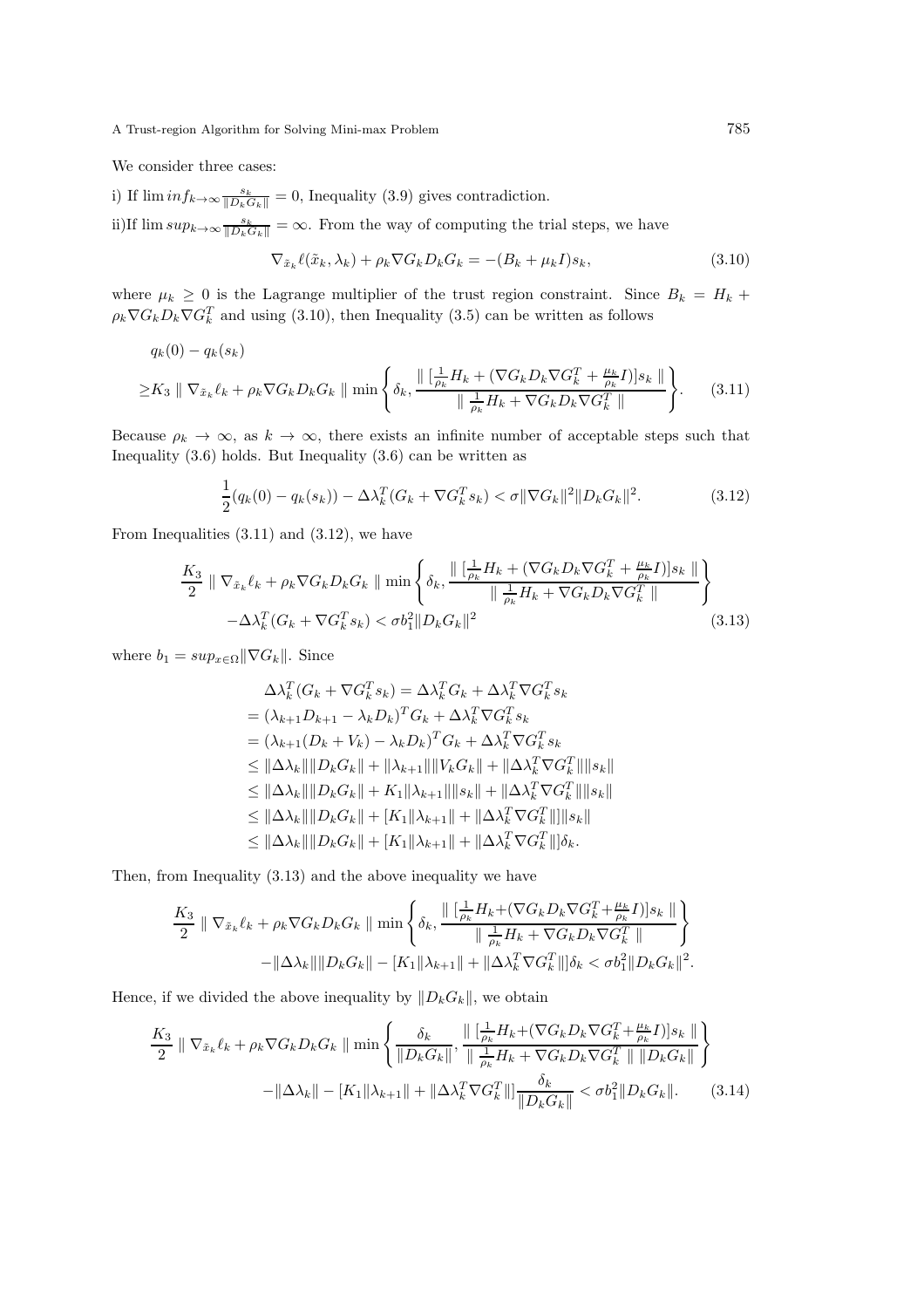The right hand side of the above inequality goes to zero as  $k \to \infty$  and  $\|\Delta\lambda_k\|$  is bounded. This implies that along the subsequence  $\{k_i\}$  where  $\lim_{k_i\to\infty} \frac{s_{k_i}}{\|D_k\|}$  $\frac{s_{k_i}}{\|D_{k_i}G_{k_i}\|}=\infty,$ 

$$
\left\| \nabla_{\tilde{x}_{k_i}} \ell_{k_i} + \rho_{k_i} \nabla G_{k_i} D_{k_i} G_{k_i} \right\| \frac{\left\| \left[ \frac{1}{\rho_{k_i}} H_{k_i} + (\nabla G_{k_i} D_{k_i} \nabla G_{k_i}^T + \frac{\mu_{k_i}}{\rho_{k_i}} I) \right] s_{k_i} \right\|}{\left\| \frac{1}{\rho_{k_i}} H_{k_i} + \nabla G_{k_i} D_{k_i} \nabla G_{k_i}^T \right\| \left\| D_{k_i} G_{k_i} \right\|},
$$

is bounded. Therefore, asymptotically, either  $\frac{s_{k_i}}{\|D_{k_i}G_{k_i}\|}$  lies in the null space of  $\nabla G_{k_i}D_{k_i}\nabla G_{k_i}^T +$  $\mu_{k_i}$  $\frac{\mu_{k_i}}{\rho_{k_i}} I$  or  $\| \nabla_{\tilde{x}_{k_i}} \ell_{k_i} + \rho_{k_i} \nabla G_{k_i} D_{k_i} G_{k_i} \| \to 0$ . The first possibility occurs only when  $\frac{\mu_{k_i}}{\rho_{k_i}} \to 0$  as  $k_i \to \infty$  and  $s_{k_i}/||D_{k_i}G_{k_i}||$  lies in the null space of the matrix  $\nabla G_{k_i}D_{k_i}\nabla G_{k_i}^T$  which contradicts assumption (3.9) and implies that a subsequence of the iteration sequence satisfies the Fritz John conditions in the limit. The second possibility implies as  $k_i \to \infty$ 

$$
\| \nabla_{\tilde{x}_{k_i}} \ell_{k_i} + \rho_{k_i} \nabla G_{k_i} D_{k_i} G_{k_i} \| \to 0.
$$

Hence as  $k_i \to \infty$ ,  $\rho_{k_i} \|\nabla G_{k_i} D_{k_i} G_{k_i}\|$  must be bounded. Hence, we have  $\nabla_{\tilde{x}_{k_i}} \ell_{k_i} = 0$ . This implies that a subsequence of the iteration sequence satisfies the Fritz John conditions in the limit.

iii) If  $\limsup_{k\to\infty} \frac{s_k}{\|D_k G_k\|} < \infty$  and  $\liminf_{k\to\infty} \frac{s_k}{\|D_k G_k\|} > 0$ . Therefore  $\|s_k\| \to 0$ . Hence, as in the second case, the right hand side of  $(3.14)$  goes to zero as  $k \to \infty$ . This implies that

$$
\| \nabla_{\tilde{x}_k} \ell_k + \rho_k \nabla G_k D_k G_k \| \frac{\| (\nabla G_k D_k \nabla G_k^T + \frac{\mu_k}{\rho_k} I) s_k \|}{\| \nabla G_k D_k \nabla G_k^T \| \| D_k G_k \|} \to 0.
$$

But this implies that asymptotically, either

$$
\parallel \nabla_{\tilde{x}_k} \ell_k + \rho_k \nabla G_k D_k G_k \parallel \to 0 \quad \text{or} \quad \frac{\parallel (\nabla G_k D_k \nabla G_k^T + \frac{\mu_k}{\rho_k} I) s_k \parallel}{\parallel \nabla G_k D_k \nabla G_k^T \parallel \parallel D_k G_k \parallel} \to 0.
$$

As the second case, the two possibilities imply that a subsequence of the iteration sequence satisfies the Fritz John conditions in the limit. This completes the proof.  $\Box$ 

In the rest of this paper, we continue our analysis assuming that the positive parameter  $\rho_k$  is bounded. That is, we assume the existence of an integer  $\bar{k}$  such that for all  $k \geq \bar{k}$ ,  $\rho_k = \bar{\rho} < \infty$ and

$$
\frac{1}{2}(q_k(0) - q_k(s_k)) - \Delta \lambda_k^T (G_k + \nabla G_k^T s_k) \ge \sigma \|\nabla G_k D_k G_k\| \min\{\|\nabla G_k D_k G_k\|, \delta_k\}.
$$
 (3.15)

Lemma 3.11. *Suppose that assumptions* A1*-*A<sup>4</sup> *hold. At any given iteration indexed* k *at which*  $\|\nabla_{\tilde{x}_k}\ell_k + \bar{\rho} \nabla G_k D_k G_k\| + \|\nabla G_k D_k G_k\| > \epsilon_1$ , there exists a positive constant  $K_4$  that depends *on*  $\epsilon_1$  *but not depend on k, such that* 

$$
Pred_k \ge K_4 \delta_k. \tag{3.16}
$$

*Proof.* From  $(2.6)$ ,  $(3.15)$  and using Lemma  $(3.8)$ , we have

$$
Pred_k = \frac{1}{2}(q_k(0) - q_k(s_k)) + [\frac{1}{2}(q_k(0) - q_k(s_k)) - \Delta \lambda_k^T (G_k + \nabla G_k^T s_k)]
$$
  
\n
$$
\geq \frac{K_3}{2} || \nabla_{\tilde{x}} \ell_k + \bar{\rho} \nabla G_k D_k G_k || \min \left\{ \delta_k, \frac{|| \nabla_{\tilde{x}} \ell_k + \bar{\rho} \nabla G_k D_k G_k ||}{||B_k||} \right\}
$$
  
\n
$$
+ \sigma || \nabla G_k D_k G_k || \min \{ || \nabla G_k D_k G_k ||, \delta_k \}. \tag{3.17}
$$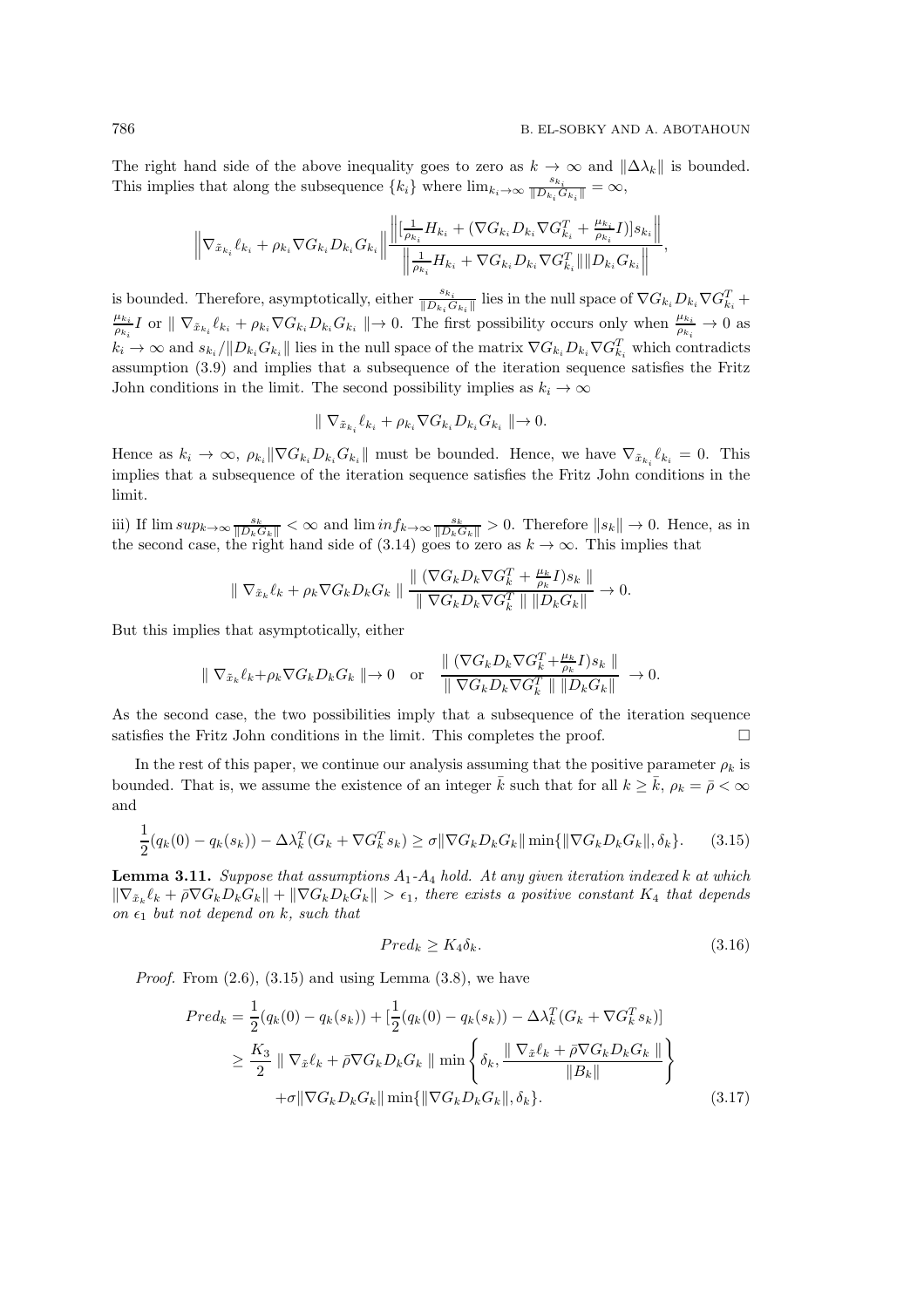We consider two cases:

i) If  $\|\nabla_{\tilde{x}}\ell_k + \bar{\rho}\nabla G_kD_kG_k\| > \frac{\epsilon_1}{2}$  and using Inequality (3.17), then

$$
Pred_k \geq \frac{K_3}{2} \parallel \nabla_{\tilde{x}} \ell_k + \bar{\rho} \nabla G_k D_k G_k \parallel \min\left\{ \delta_k, \frac{\parallel \nabla_{\tilde{x}} \ell_k + \bar{\rho} \nabla G_k D_k G_k \parallel}{\parallel B_k \parallel} \right\},
$$
  

$$
\geq \frac{K_3 \epsilon_1}{4} \min\left\{ 1, \frac{\epsilon_1}{2b_2 \delta_{\max}} \right\} \delta_k,
$$

where  $||B_k|| \le b_2$  under assumptions  $A_1 - A_4$ .

ii) If  $\|\nabla G_k D_k G_k\| > \frac{\epsilon_1}{2}$  and using Inequality (3.17), then we have

$$
Pred_k \ge \frac{\sigma \epsilon_1}{2} \min \left\{ \frac{\epsilon_1}{2\delta_{\max}}, 1 \right\} \delta_k.
$$

From the above two cases, the result follows by takeing  $K_4 = \min\{\frac{K_3\epsilon_1}{4}\min\{1, \frac{\epsilon_1}{2b_2\delta_{\max}}\}, \frac{\sigma\epsilon_1}{2}\}\$ .  $\min\{\frac{\epsilon_1}{2\delta_{\max}}$ 

Lemma 3.12. *Suppose that assumptions* A1*-*A<sup>4</sup> *hold. If*

$$
\|\nabla_{\tilde{x}}\ell_k + \bar{\rho}\nabla G_k D_k G_k\| + \|\nabla G_k D_k G_k\| > \epsilon_1,
$$

*then the condition*  $Ared_{k_j} \geq \tau_1 Pred_{k_j}$  *will be satisfied for some finite j i.e., an acceptable step is found after finitely many trials.*

*Proof.* Since  $\|\nabla_{\tilde{x}}\ell_k + \bar{\rho}\nabla G_kD_kG_k\| + \|\nabla G_kD_kG_k\| > \epsilon_1$ . From Inequalities (3.4) and (3.16), we have

$$
\mid \frac{Ared_k}{Pred_k} - 1 \mid = \frac{\mid Ared_k - Pred_k \mid}{Pred_k} \leq \frac{K_2 \bar{\rho} \delta_k^2}{K_4 \delta_k} = \frac{K_2 \bar{\rho} \delta_k}{K_4}.
$$

Now as the trial step  $s_{k_j}$  gets rejected,  $\delta_{k_j}$  becomes small and eventually after finite number of trials, (i.e., for j finite), the acceptance rule will be met. This completes the proof.  $\Box$ 

**Lemma 3.13.** Suppose that assumptions  $A_1$ - $A_4$  hold. If  $\|\nabla_{\tilde{x}} \ell_k + \bar{\rho} \nabla G_k D_k G_k\| + \|\nabla G_k D_k G_k\| >$  $\epsilon_1$ *, at a given iteration* k*, the* j<sup>th</sup> trial step satisfies

$$
||s_{k^j}|| \le \frac{(1 - \eta_1)K_4}{2\bar{\rho}K_2},\tag{3.18}
$$

*then it must be accepted.*

*Proof.* We prove this lemma by contradiction. Assume that the step  $s_{kj}$  is rejected and Inequality  $(3.18)$  holds. Then, from Inequalities  $(3.4)$  and  $(3.16)$  we have

$$
(1 - \eta_1) < \frac{|Ared_{k^j} - Pred_{k^j}|}{Pred_{k^j}} < \frac{K_2\bar{\rho}||s_{k^j}||^2}{K_4||s_{k^j}||} \le \frac{(1 - \eta_1)}{2}.
$$

This gives a contradiction and proves the lemma.

Theorem 3.1. *Suppose that assumptions* A1*-*A<sup>4</sup> *hold. Then the sequence of iterates generated by the algorithm satisfies*

$$
\liminf_{k \to \infty} \left[ \| \nabla_{\tilde{x}} \ell_k \| + \| \nabla G_k D_k G_k \| \right] = 0. \tag{3.19}
$$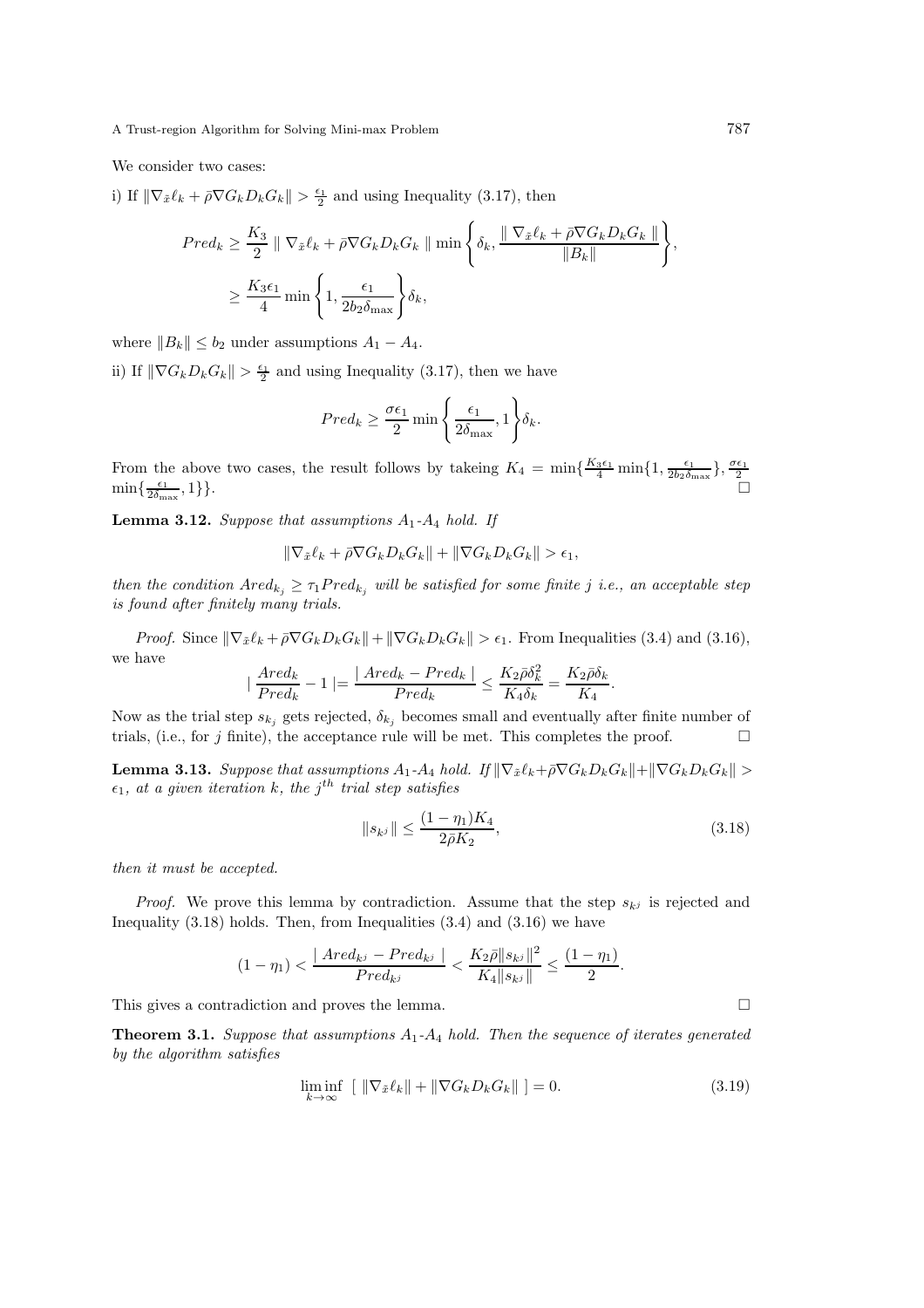*Proof.* First, we prove that

$$
\liminf_{k \to \infty} [\|\nabla_{\tilde{x}} \ell_k + \bar{\rho} \nabla G_k D_k G_k\| + \|\nabla G_k D_k G_k\|] = 0. \tag{3.20}
$$

We prove this equation by contradiction. Suppose that, for all k,  $\|\nabla_{\tilde{x}}\ell_k + \bar{\rho}\nabla G_kD_kG_k\|$  +  $\|\nabla G_k D_k G_k\| > \epsilon_1$ . Consider a trial step indexed j of the iteration indexed k,  $k \geq \overline{k}$ , and such that  $k^j \geq \bar{k}$ . Using Lemma 3.11, we have for any acceptable step indexed  $k^j$ ,

$$
\Phi_{kj} - \Phi_{kj+1} = Ared_{kj} \ge \eta_1 Pred_{kj} \ge \eta_1 K_4 \delta_{kj}.
$$
\n(3.21)

As  $k$  goes to infinity the above inequality implies that

$$
\lim_{k \to \infty} \delta_{kj} = 0. \tag{3.22}
$$

That is, the radius of the trust region is not bounded below.

If we consider an iteration indexed  $k^j > \bar{k}$  and if the previous step was accepted; *i.e.* if  $j = 1$ , then  $\delta_{k} \geq \delta_{\min}$ . Hence  $\delta_{k}$  is bounded in this case.

Now assume that  $j > 1$ . That is, there exists at least one rejected trial step. From Lemma (3.13), we have for the rejected trial step,

$$
\|s_{k^i}\| > \frac{(1-\eta_1)K_4}{2\bar{\rho}K_2},
$$

for all  $i = 1, 2, \ldots, j - 1$ . Since  $s_{k_i}$  is a rejected trial step, then from the way of updating the radius of trust region (see Step 6 Algorithm 2.1) and using the above inequality, we have

$$
\delta_{k^j} = \alpha_1 \|s_{k^{j-1}}\| > \alpha_1 \frac{(1 - \eta_1)K_4}{2\bar{\rho}K_2}.
$$

Hence  $\delta_{kj}$  is bounded. But this contradicts (3.22). Therefore, the supposition is wrong. Hence,

$$
\liminf_{k \to \infty} [\|\nabla_{\tilde{x}} \ell_k + \bar{\rho} \nabla G_k D_k G_k\| + \|\nabla G_k D_k G_k\|] = 0.
$$

But this also implies (3.19). This completes the proof of the theorem.  $\Box$ 

From the above theorem, we conclude that, given any  $\epsilon_1$ , the algorithm terminates because  $\|\nabla_{\tilde{x}}\ell_k\| + \|\nabla G_kD_kG_k\| < \epsilon_1.$ 

### 4. Numerical Experiments

In this section, we present the numerical results of the trust-region Algorithm (2.1) which have been performed on a laptop with Intel Core (TM)i7-2670QM CPU 2.2 GHz and 8 GB RAM. Algorithm (2.1) was implemented as a MATLAB code and run under MATLAB version 7.10.0.499 (R2010a)

Given a starting point  $\tilde{x}_0 \in \mathbb{R}^{n+1}$ . We chose  $\delta_{\min} = 10^{-3}$ ,  $\delta_0 = \max(||s_0^{ncp}||, \delta_{\min})$ , and  $\delta_{\text{max}} = 10^3 \delta_0$ . Also we chose  $\eta_1 = 0.25$ ,  $\eta_2 = 0.75$ ,  $\alpha_1 = 0.5$ ,  $\alpha_2 = 2$ ,  $\varepsilon_1 = 10^{-6}$ ,  $\varepsilon_2 = 10^{-8}$ . The computation terminates when  $\|\nabla_{\tilde{x}}\ell_k\| + \|\nabla G_kD_kG_k\| \leq \varepsilon_1$  or  $\|s_k\| \leq \varepsilon_2$ .

The results are reported in Table 1 where the mini-max test problems are numbered in the same way as in [35]. For comparison, we have included the corresponding results of the number of iteration (iter) and the number of function evaluation (nfunc) obtained by Method in [35] (Table 1). For all mini-max problems, these algorithms achieved the same optimal solution.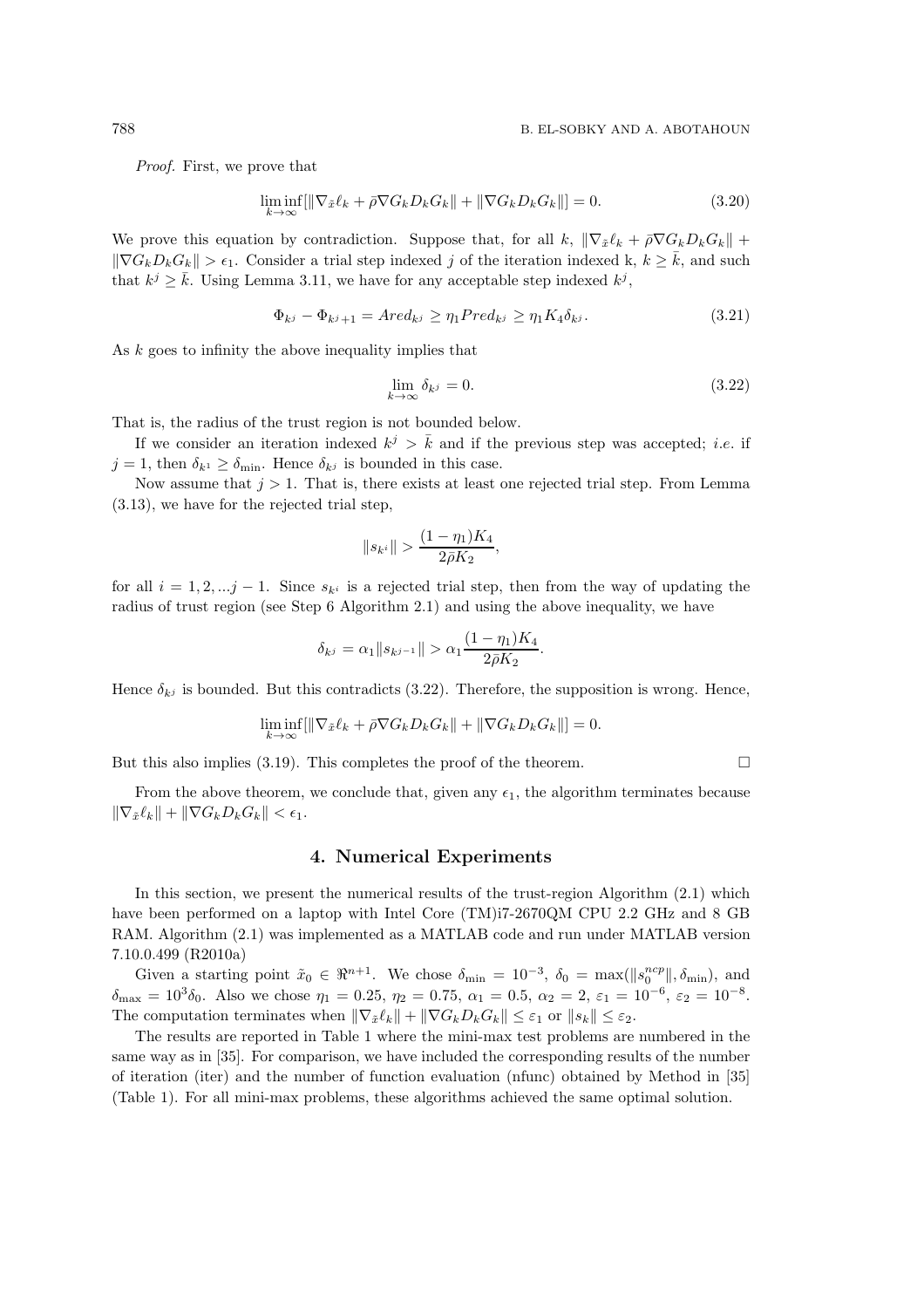# 5. Concluding Remarks

In this paper, we propose a trust region Algorithm 2.1 for solving mini-max Problem (1.1). To study the global convergence of the proposed algorithm four Assumptions  $A_1 - A_4$  are imposed. Under these Assumptions a number of important lemmas are stated and proved. To validate the theoretical analysis of the algorithm, a number of mini-max problems are reported and compared with the method in [35].

| Problem                         | Starting               | Method in [35]   |                 | Algorithm 2.1  |                |
|---------------------------------|------------------------|------------------|-----------------|----------------|----------------|
| Name                            | point                  |                  |                 |                |                |
|                                 |                        | iter             | nfunc           | iter           | nfunc          |
| $\boxed{\text{Problem 1}}$ [35] | $(1, -0.\overline{1})$ | 5                | $\overline{5}$  | 3              | $\overline{4}$ |
|                                 | (0, 0)                 | 6                | $\,6$           | $\overline{4}$ | $\bf 5$        |
|                                 | (2, 2)                 | $\overline{6}$   | $6\phantom{.}6$ | $\overline{4}$ | $\overline{5}$ |
|                                 | $(4, -4)$              | 16               | 16              | 16             | 17             |
| Problem $2 \; [35]$             | (3,1)                  | 17               | 17              | 10             | 12             |
|                                 | (1, 3)                 | 7                | $\overline{7}$  | 4              | $\overline{5}$ |
| Problem $3$ [35]                | (3,1)                  | 13               | 13              | $8\,$          | 9              |
|                                 | (50, 0.05)             | $\boldsymbol{9}$ | 9               | $\bf 5$        | 6              |
| Problem 4 [35]                  | (2.1, 1.9)             | $\overline{7}$   | 8               | 10             | 11             |
|                                 | (1.9, 2.1)             | $\overline{7}$   | 10              | $\overline{7}$ | 9              |
|                                 | (2, 4)                 | 8                | 9               | $\overline{5}$ | 6              |
|                                 | (4, 2)                 | 10               | 11              | 11             | 12             |
| Problem $5 \; [35]$             | (0,0,0,0)              | 10               | 11              | 8              | 9              |
|                                 | (0,1,1,0)              | 10               | 13              | $8\,$          | 9              |
|                                 | (2,2,5,0)              | 10               | 10              | 8              | 10             |
|                                 | (1,3,3,1)              | 10               | 10              | $\overline{7}$ | $8\,$          |
|                                 | $(-2,1,1,-2)$          | 10               | 10              | 9              | 10             |
| Problem $6 \; [35]$             | (0, 1)                 | 4                | $\overline{4}$  | $\overline{5}$ | 6              |
|                                 | (3, 1)                 | $\overline{7}$   | $\overline{7}$  | $\overline{5}$ | 6              |
| Problem $7 \; [35]$             | (1,2,0,4,0,1,1)        | 15               | 33              | 15             | 20             |
|                                 | (3, 3, 0, 5, 1, 3, 0)  | 18               | 42              | 16             | 21             |
| Problem $8$ [35]                | $(-1.2,1)$             | 14               | 46              | 10             | 20             |
| Problem $9$ [35]                | (50, 0.05)             | 8                | 8               | 9              | 11             |
|                                 | (1,1.1)                | 11               | 20              | 9              | 11             |
| Problem $10$ [35]               | $(1.41831,-4.79462)$   | 8                | 8               | 10             | 12             |
| Problem $11$ [35]               | (2,3,5,5,1,2,7,3,6,10) | 8                | 8               | 7              | 8              |
|                                 |                        |                  |                 |                |                |
| sum                             |                        | 254              | 347             | 213            | 262            |

Table 5.1: Comparison of Method in [35] with Algorithm 2.1.

For future work, related important questions that have to be looked at are how to use a secant approximation of the Hessian of the Lagrangian function in order to produce a more efficient algorithm and how to update the Lagrange multiplier which will reduce the cost of the computation of the steps.

Acknowledgement. The authors would like to thank the anonymous referees for their valuable comments and suggestions which have helped to greatly improve this paper.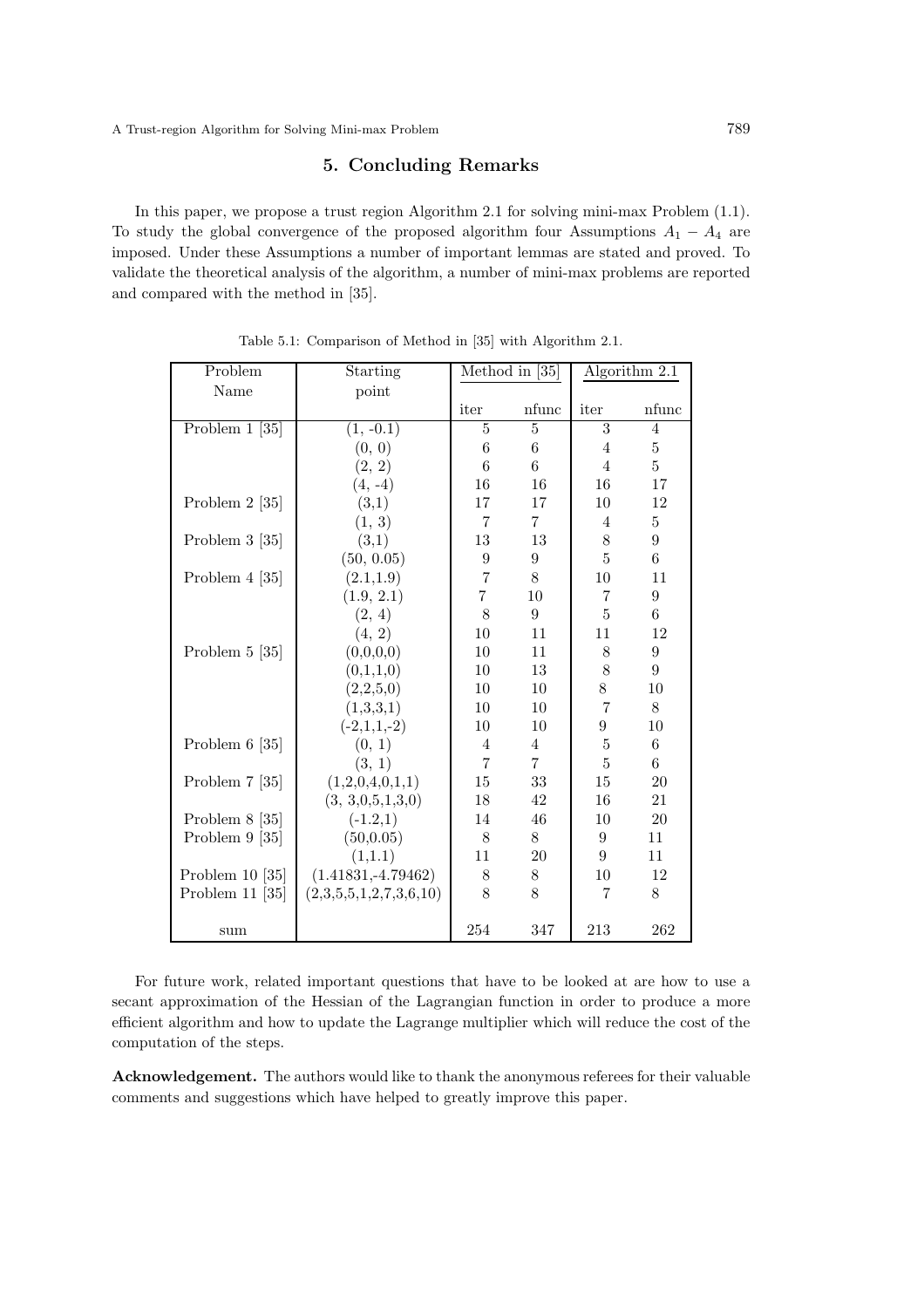## References

- [1] V. Dem'yanov and V. Malozemov, Introduction to Minimax, *New York*, Wiley (1974).
- [2] D. Du and P. Pardalos, Minimax and applications, *Dordrecht*, Kluwer (1995).
- [3] C. Charalambous and A. Conn, An eficient method to solve the minimax problem directly, *SIAM J. Numer. Anal.*, 15 (1978), 162-187 .
- [4] G. DiPillo, L. Grippo, and S. Lucidi, A smooth method for the finite minimax problem, *Mathematical Programming*, 60 (1993), 187-214 .
- [5] J. Jian and M. Chao, A sequential quadratically constrained quadratic programming method for unconstrained minimax problems, *J. Math. Anal. Appl.*, 362 (2010), 34-45.
- [6] E. Polak, D. Mayne, and J. Higgins, Superlinearly convergent algorithm for minimax problems, *Journal of Optimization Theorey and Application*, 69 (1991), 407-439 .
- [7] L. Qi and W. Sun, An iterative method for the minimax problem, in minimax and applications, *Kulwer Academic Publisher*, Boston, 1995, 55-67.
- [8] F. Wang and K. Zhang, A hybrid algorithm for nonlinear minimax problems, *Ann. Oper. Res.*, 164 (2008), 167-191 .
- [9] S. Xu, Smoothing method for minimax problems, *Comput. Optim. Appl.*, 20:3 (2001), 267-279.
- [10] Y. Xue, The sequential quadratic programming method for solving minimax problem, *Science and Systems Engineering*, 22:3 (2002), 355-364.
- [11] Yuan. Y, On the superlinear convergence of a trust-region algorithm for nonsmooth optimization, Mathematical Programming, 31 (1985), 269-285 .
- [12] Yi.X, The sequential quadratic programming method for solving minimax problem, *Journal of Systems Science and Mathematical Sciences*, 22 (2002), 355-364.
- [13] Yi. X, A Newton like algorithm for solving minimax problem, *Journal on Numerical Methods and Computer Applications 2*, 108-115(2004).
- [14] M. Gaudioso and M. Monaco, A bundle type approach to the unconstrained minimization of convex nonsmooth functions, *Mathematical Programming*, 23:1 (1982), 216-226.
- [15] J. Zowe, Nondifferentiable optimziation: a motivation and a short introduction into the subgradient and the bundle concept, *Computational Mathematical Programming*, Springer, New York (1985).
- [16] F. Ye, H. Liu, S. Zhou, and S. Liu, A smoothing trust-region Newton-CG method for minimax problem, *Applied Mathematics and Computation*, 199:2 (2008), 581-589.
- [17] A. Fiacco and G. McCormick, Nonlinear Programming: Sequential unconstrained minimization techniques, *John Wiley and Sons*, New York, (1968).
- [18] J. Dennis, M. El-Alem, and K. Williamson, A trust-region approach to nonlinear systems of equalities and inequalities, *SIAM J. Optimization*, 9 (1999), 291-315.
- [19] B. El-Sobky, A global convergence theory for an active trust region algorithm for solving the general nonlinear programming problem, *Applied Mathematics and Computation*, 144:1 (2003), 127-157.
- [20] B. El-Sobky, A Multiplier active-set trust-region algorithm for solving constrained optimization problem, *Applied Mathematics and Computation*, 219 (2012), 127-157.
- [21] B. El-Sobky and Y. Abouel-Naga, Multi-objective economic emission load dispatch problem with trust-region strategy, *Electric Power Systems Research*, 108 (2014), 254-269.
- [22] M. Hestenes, Mutiplier and gradient methods, *JOTA*, 4 (1969), 303-320.
- [23] T. Coleman and Y. Li, An interior trust region approach for nonlinear minimization subject to bounds, *SIAM J. Optimization*, 6 (1996), 418-445.
- [24] J. Dennis, M. El-Alem, and M. Maciel, A global convergence theory for general trust-region-based algorithms for equality constrained optimization, *SIAM J. Optimization*, 7:1 (1997), 177-207.
- [25] B. El-Sobky, A new Convergence theory for trust-region algorithm for solving constrained optimization problems, *Applied Mathematics Science*, 7:110 (2013), 5469-5489.
- [26] B. El-Sobky, A penalty active-set trust-region algorithm for solving general nonlinear programming problem, *Sylwan*, 158:9 (2014), 273-290.
- [27] Y. Pei and D. Zhu, A trust-region algorithm combining line search filter technique for nonlinear constrained optimization. *International Journal of Computer Mathematics*, 91:8 (2014), 1817?839.
- [28] Y. Yuan, Recent advances in trust region algorithms, *Math. Program. Ser. B*, 151 (2015), 249-281.